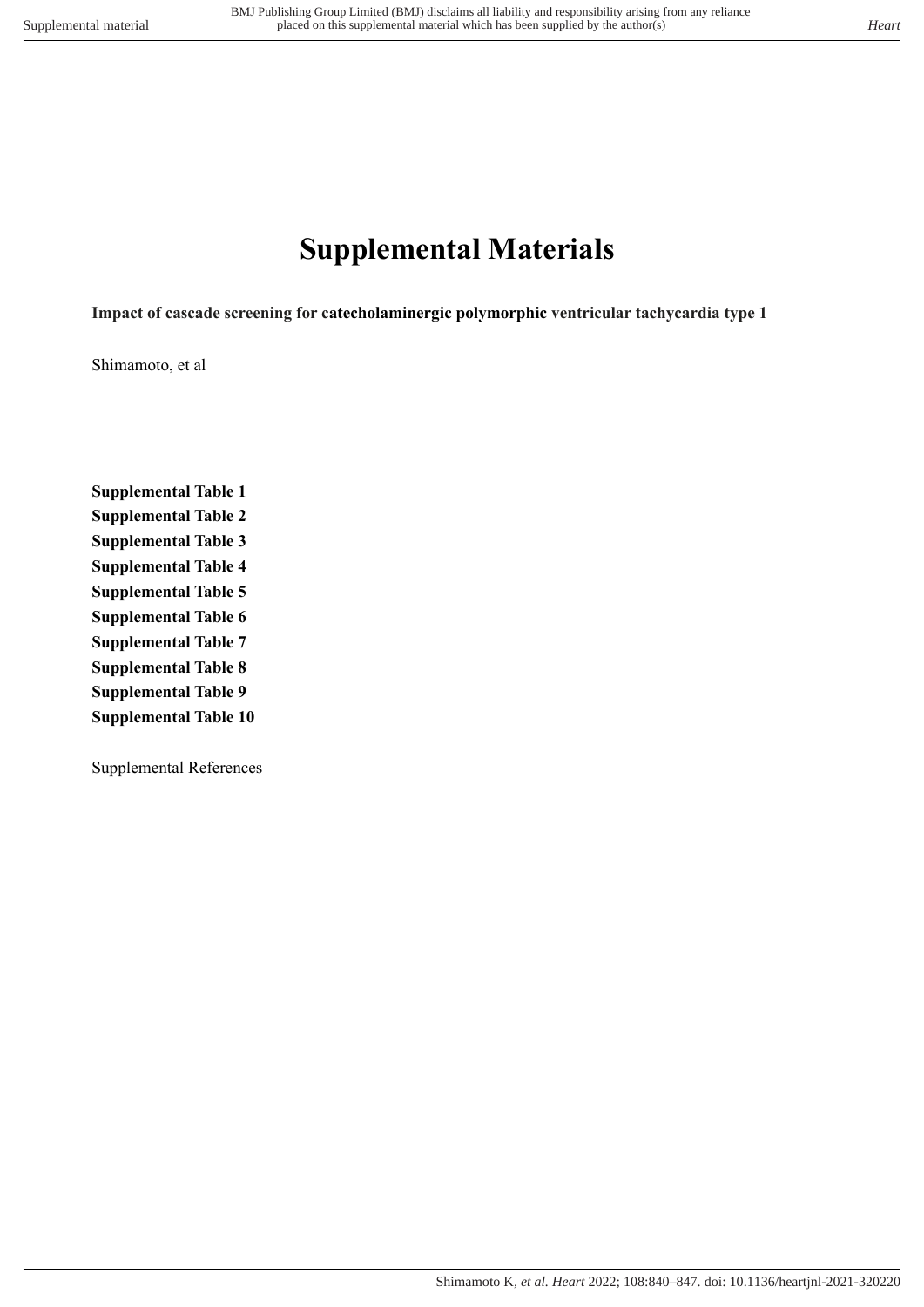| <b>Variants</b> |                | PVS1 | <b>PS1</b>   | PS <sub>2</sub> | PS3          | <b>PS4</b> |              | <b>PM1 PM2 PM3 PM4</b> |              |              | <b>PM5 PM6 PP1</b> |              | PP <sub>2</sub> | PP <sub>3</sub> | PP4          | PP <sub>5</sub> | <b>ACMG</b>            |
|-----------------|----------------|------|--------------|-----------------|--------------|------------|--------------|------------------------|--------------|--------------|--------------------|--------------|-----------------|-----------------|--------------|-----------------|------------------------|
| c.100A>G        | p.K34E         |      |              | $\mathbf{1}$    |              |            |              | $\mathbf{1}$           |              |              |                    |              |                 | $\mathbf{1}$    | $\mathbf{1}$ |                 | $\mathbf{L}\mathbf{P}$ |
| exon 3 deletion | p.N57_G91del35 |      |              |                 | 1            |            | 1            | $\mathbf{1}$           | $\mathbf{1}$ |              |                    | $\mathbf{1}$ |                 | $\mathbf{1}$    |              |                 | $\, {\bf P}$           |
| $c.506G$ >A     | p.R169Q        |      |              | $\mathbf{1}$    |              |            | $\mathbf{1}$ | $\mathbf{1}$           |              | $\mathbf{1}$ |                    |              |                 | $\mathbf 1$     | $\mathbf{1}$ |                 | $\, {\bf P}$           |
| c.506G>T        | p.R169L        |      | $\mathbf{1}$ | $\mathbf{1}$    |              |            | $\mathbf{1}$ | $\mathbf{1}$           |              | $\mathbf{1}$ |                    |              |                 |                 | $\mathbf{1}$ | 1               | $\mathbf P$            |
| $c.515G$ >A     | p.G172E        |      |              | $\mathbf{1}$    |              |            | $\mathbf{1}$ | $\mathbf{1}$           |              | $\mathbf 1$  |                    |              |                 | $\,1$           | $1\,$        | $\mathbf{1}$    | ${\bf P}$              |
| c.518A>G        | p.E173G        |      |              | $\mathbf{1}$    |              |            | $\mathbf{1}$ | 1                      |              |              |                    |              |                 | $\mathbf{1}$    | $\mathbf{1}$ |                 | P                      |
| c.527G>A        | p.R176Q        |      |              |                 |              |            | $\mathbf{1}$ | 1                      |              | 1            |                    |              |                 | $\mathbf 1$     | $\mathbf{1}$ | $\mathbf{1}$    | $\mathbf{L}\mathbf{P}$ |
| c.533G>C        | p.G178A        |      |              | $\mathbf{1}$    |              |            | $\mathbf{1}$ | 1                      |              |              |                    |              |                 | 1               | $\mathbf{1}$ |                 | $\, {\bf P}$           |
| $c.535G$ >A     | p.D179N        |      |              | $\mathbf{1}$    |              |            | $\mathbf{1}$ | $\mathbf{1}$           |              | 1            |                    |              |                 | $\mathbf{1}$    | $\mathbf{1}$ |                 | ${\bf P}$              |
| c.1069G>A       | p.G357S        |      |              |                 |              |            | $\mathbf{1}$ | $\mathbf{1}$           |              |              |                    | $\mathbf{1}$ |                 | $\mathbf{1}$    | $\mathbf{1}$ | $\mathbf{1}$    | $\mathbf{L}\mathbf{P}$ |
| c.1202A>G       | p.D401G        |      |              |                 |              |            | $\mathbf{1}$ | $\mathbf{1}$           |              |              |                    | $\mathbf{1}$ |                 | $\mathbf 1$     | $\mathbf{1}$ |                 | $\mathbf{L}\mathbf{P}$ |
| c.1244C>G       | p.T415R        |      |              | $\mathbf{1}$    |              |            | $\mathbf{1}$ | $\mathbf{1}$           |              | $\mathbf{1}$ |                    |              |                 | 1               | $\mathbf{1}$ |                 | $\, {\bf P}$           |
| c.1258C>T       | p.R420W        |      | $\mathbf{1}$ |                 | $\mathbf{1}$ |            | $\mathbf{1}$ | $\mathbf{1}$           |              | $\mathbf{1}$ |                    | $\mathbf{1}$ |                 | $\mathbf{1}$    | $\mathbf{1}$ | $\mathbf{1}$    | $\mathbf P$            |
| c.1259G>A       | p.R420Q        |      | $\mathbf{1}$ |                 |              |            | $\mathbf{1}$ | $\mathbf{1}$           |              | $\mathbf{1}$ |                    | $\mathbf{1}$ |                 | $\mathbf{1}$    | $\mathbf{1}$ | $\mathbf{1}$    | $\, {\bf P}$           |
| c.1372G>A       | p.D458N        |      |              |                 |              |            | $\mathbf{1}$ | $\mathbf{1}$           |              |              |                    | $\mathbf{1}$ |                 | $\mathbf 1$     | $\mathbf{1}$ |                 | LP                     |
| c.1375C>G       | p.L459V        |      |              |                 |              |            | $\mathbf{1}$ | $\mathbf{1}$           |              |              |                    | 1            |                 | $\mathbf{1}$    | $\mathbf{1}$ |                 | LP                     |
| c.5128C>A       | p.H1710N       |      |              |                 |              |            | $\mathbf{1}$ | 1                      |              |              |                    |              |                 | $\mathbf{1}$    | $\mathbf{1}$ |                 | LP                     |
| c.5170G>A       | p.E1724K       |      |              |                 |              |            | 1            | $\mathbf{1}$           |              |              |                    | $\mathbf{1}$ |                 | $\mathbf{1}$    | $\mathbf{1}$ | 1               | LP                     |
| c.6507G>T       | p.E2169D       |      |              |                 |              |            | $\mathbf{1}$ | $\mathbf{1}$           |              |              |                    | $\mathbf{1}$ |                 | $\mathbf{1}$    | $\mathbf{1}$ |                 | LP                     |
| c.6574A>T       | p.M2192L       |      |              |                 |              |            | 1            | $\mathbf{1}$           |              |              |                    | 1            |                 | $\mathbf{1}$    | $\mathbf{1}$ |                 | LP                     |
| c.6645T>G       | p.F2215L       |      |              | $\mathbf{1}$    |              |            | $\mathbf{1}$ | $\mathbf{1}$           |              |              |                    |              |                 | $\mathbf{1}$    | $\mathbf{1}$ |                 | P                      |
| c.6649C>T       | p.H2217Y       |      |              |                 |              |            | 1            | 1                      |              |              |                    |              |                 | $\mathbf{1}$    | $\mathbf{1}$ | 1               | LP                     |
| c.6737C>T       | p.S2246L       |      |              | $\mathbf{1}$    |              |            | $\mathbf{1}$ | $\mathbf{1}$           |              |              |                    |              |                 | $\mathbf{1}$    | $\mathbf{1}$ | $\mathbf{1}$    | $\mathbf{P}$           |
| c.6883G>A       | p.G2295R       |      | 1            | $\mathbf{1}$    |              |            | 1            | 1                      |              |              |                    |              |                 | 1               | 1            |                 | P                      |
| c.6887A>G       | p.E2296G       |      |              | $\mathbf{1}$    |              |            | 1            | 1                      |              |              |                    |              |                 | $\mathbf{1}$    | $\mathbf{1}$ |                 | $\mathbf P$            |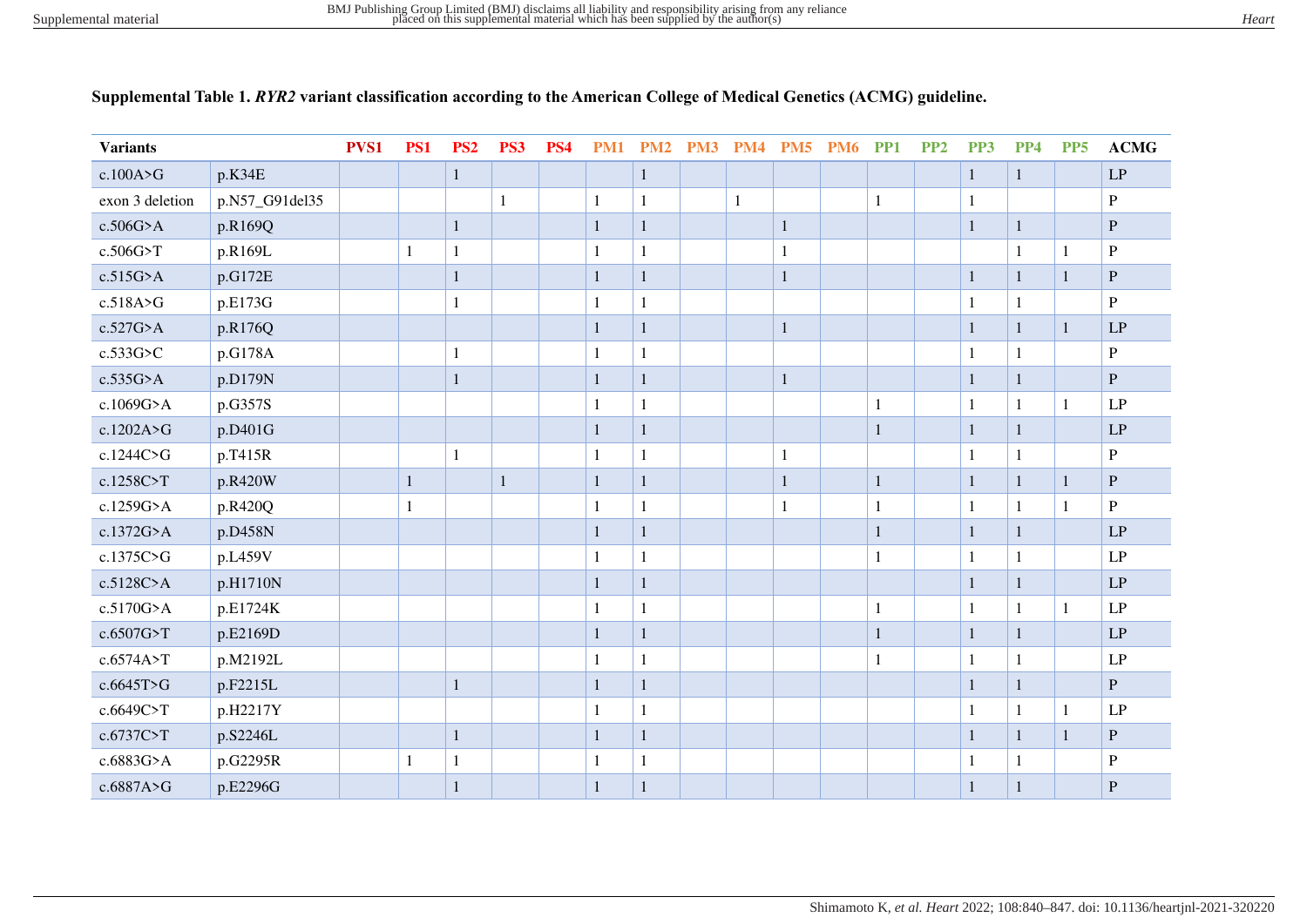| c.6900C>G  | p.D2300E |              | $\mathbf{1}$ | $\mathbf{1}$ | $\mathbf{1}$ |  |              |              | $\mathbf{1}$ |              |              | LP             |
|------------|----------|--------------|--------------|--------------|--------------|--|--------------|--------------|--------------|--------------|--------------|----------------|
| c.6919T>G  | p.F2307V | $\mathbf{1}$ | $\mathbf{1}$ | $\mathbf{1}$ | $\,1\,$      |  |              |              | $\mathbf{1}$ | $\mathbf{1}$ |              | $\mathbf P$    |
| c.7159G>A  | p.A2387T |              | $\mathbf{1}$ | $\mathbf{1}$ | $\mathbf 1$  |  | $\mathbf{1}$ |              | $\mathbf{1}$ |              | 1            | $\, {\bf P}$   |
| c.7171T>C  | p.F2391L |              |              | $\mathbf{1}$ | $\mathbf{1}$ |  |              | $\mathbf{1}$ | $\mathbf{1}$ | $\mathbf{1}$ |              | LP             |
| c.7199G>T  | p.G2400V |              | $\mathbf{1}$ | $\mathbf{1}$ | $\mathbf{1}$ |  |              |              | $\mathbf{1}$ | $\mathbf{1}$ |              | $\, {\bf P}$   |
| c.11583G>C | p.Q3861H |              | $\mathbf{1}$ | $\mathbf{1}$ | $\,1\,$      |  |              |              | $\mathbf{1}$ | $\mathbf{1}$ |              | $\, {\bf P}$   |
| c.11583G>T | p.Q3861H |              | $\mathbf{1}$ | $\mathbf{1}$ | $\mathbf 1$  |  |              |              | $\mathbf{1}$ | $\mathbf{1}$ |              | $\, {\bf P}$   |
| c.11590A>G | p.N3864D |              | $\mathbf 1$  | $1\,$        | $\,1\,$      |  |              |              | $\mathbf{1}$ | $\mathbf{1}$ |              | ${\bf P}$      |
| c.11812A>G | p.S3938G |              | $\mathbf{1}$ | $\mathbf{1}$ | $\mathbf{1}$ |  |              |              | $\mathbf{1}$ | $\mathbf{1}$ |              | $\mathbf{P}$   |
| c.11836G>A | p.G3946S |              | $\mathbf{1}$ | $\mathbf{1}$ | $\,1\,$      |  | $\mathbf{1}$ |              | $\mathbf{1}$ | $\mathbf{1}$ | $\mathbf{1}$ | ${\bf P}$      |
| c.11837G>T | p.G3946V |              | $\mathbf{1}$ | $\mathbf{1}$ | $\mathbf 1$  |  |              |              | $\mathbf{1}$ | $\mathbf{1}$ | $\mathbf{1}$ | $\mathbf{P}$   |
| c.11924A>C | p.Q3975P |              |              | $\mathbf{1}$ | $\,1\,$      |  |              | $\mathbf{1}$ | $\mathbf{1}$ | $\mathbf{1}$ |              | LP             |
| c.12006G>T | p.M4002I | $\mathbf{1}$ | $\mathbf{1}$ | $\mathbf{1}$ | $\mathbf 1$  |  |              |              | $\mathbf{1}$ | $\mathbf{1}$ |              | $\, {\bf P}$   |
| c.12059T>C | p.F4020S |              | $\mathbf 1$  | $\mathbf{1}$ | $\,1\,$      |  |              |              | $\mathbf{1}$ | $\mathbf{1}$ |              | ${\bf P}$      |
| c.12301C>T | p.L4101F |              | $\mathbf{1}$ | $\mathbf{1}$ | $\mathbf 1$  |  |              |              | $\mathbf{1}$ | $\mathbf{1}$ | $\mathbf{1}$ | $\overline{P}$ |
| c.12371G>A | p.S4124N |              |              | $1\,$        | $\,1\,$      |  |              |              | $\mathbf{1}$ | $\mathbf{1}$ | $\mathbf{1}$ | LP             |
| c.12533A>G | p.N4178S |              | $\mathbf{1}$ | 1            | $\mathbf{1}$ |  |              |              | 1            | $\mathbf{1}$ | $\mathbf{1}$ | $\, {\bf P}$   |
| c.12559G>A | p.E4187K |              | $\mathbf{1}$ | $1\,$        | $\,1\,$      |  |              |              | $\mathbf{1}$ | $\mathbf{1}$ |              | $\mathbf P$    |
| c.12579C>G | p.C4193W |              | $\mathbf{1}$ | $\mathbf{1}$ | $\mathbf{1}$ |  |              |              | 1            |              |              | LP             |
| c.12586A>G | p.T4196A |              | $\,1\,$      | $\mathbf{1}$ | $\,1\,$      |  |              |              | $\mathbf{1}$ | $\mathbf{1}$ | $\mathbf{1}$ | ${\bf P}$      |
| c.13463A>C | p.Q4488P |              | $\mathbf{1}$ |              | $\mathbf{1}$ |  |              |              | $\mathbf{1}$ |              |              | LP             |
| c.13489C>T | p.R4497C |              | $\mathbf 1$  | $\mathbf{1}$ | $\,1\,$      |  |              | $\mathbf{1}$ | $\mathbf{1}$ | $\mathbf{1}$ | $\mathbf{1}$ | ${\bf P}$      |
| c.13763T>C | p.I4588T |              | $\mathbf{1}$ | 1            | $\mathbf{1}$ |  |              |              | $\mathbf{1}$ | $\mathbf{1}$ | 1            | $\, {\bf P}$   |
| c.13800T>G | p.F4600L |              | $\mathbf{1}$ | $\mathbf{1}$ | $\,1\,$      |  |              |              | $\mathbf{1}$ | $\mathbf{1}$ |              | $\, {\bf P}$   |
| c.13997T>A | p.I4666N |              | $\mathbf{1}$ | 1            | $\,1\,$      |  |              |              | 1            | $\mathbf{1}$ |              | $\mathbf{P}$   |
| c.14158C>T | p.L4720F |              | $\mathbf{1}$ | $1\,$        | $\mathbf{1}$ |  |              |              | $\mathbf{1}$ | $\mathbf{1}$ | $\mathbf{1}$ | ${\bf P}$      |
| c.14174A>G | p.Y4725C |              | $\mathbf{1}$ | 1            | $\,1\,$      |  | $\mathbf{1}$ |              | $\mathbf{1}$ | $\mathbf{1}$ | $\mathbf{1}$ | $\, {\bf P}$   |
| c.14251A>C | p.K4751Q |              | $\mathbf 1$  | $\mathbf{1}$ | $\,1\,$      |  | $\mathbf{1}$ |              | $\mathbf{1}$ | $\mathbf{1}$ | $\mathbf{1}$ | ${\bf P}$      |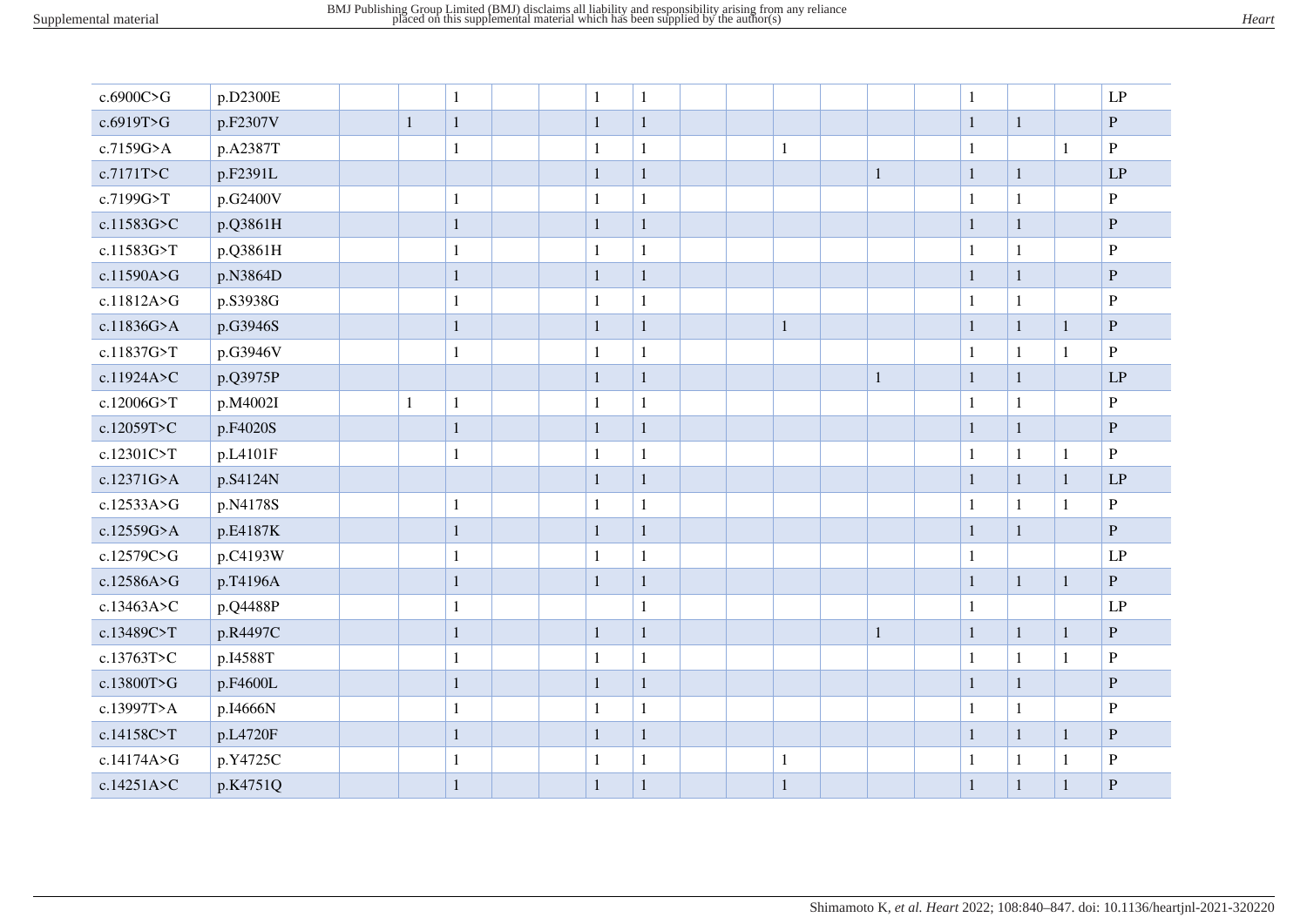| c.14311 $G>A$    | p.V4771I        |  |  |  |  |  |  |  |  | D  |
|------------------|-----------------|--|--|--|--|--|--|--|--|----|
| c.14341T > C     | p.Y4781H        |  |  |  |  |  |  |  |  |    |
| c.14461G>A       | p.V4821I        |  |  |  |  |  |  |  |  |    |
| c.14778A > G     | p.I4926M        |  |  |  |  |  |  |  |  |    |
| c.14806C>A       | p.Q4936K        |  |  |  |  |  |  |  |  | D  |
| c.14832_14834d   | p.4944_4945insH |  |  |  |  |  |  |  |  |    |
| upTCA            |                 |  |  |  |  |  |  |  |  |    |
| c.14876G>A       | p.R4959Q        |  |  |  |  |  |  |  |  | D  |
| c.14878A > C     | p.K4960Q        |  |  |  |  |  |  |  |  | LP |
| $c.6023 - 2$ A>G | Splicing Error  |  |  |  |  |  |  |  |  | D  |

Evidence of pathogenicity; Very strong (PVS1), Strong (PS1~4), Moderate (PM1~6) and Supporting (PS1~5) were referred to the Standards and guidelines for the interpretation of sequence variants: a joint consensus recommendation of the American College of Medical Genetics and Genomics and the Association for Molecular Pathology Genetics in medicine1.

1: corresponds to the criteria, LP: likely pathogenic, P: pathogenic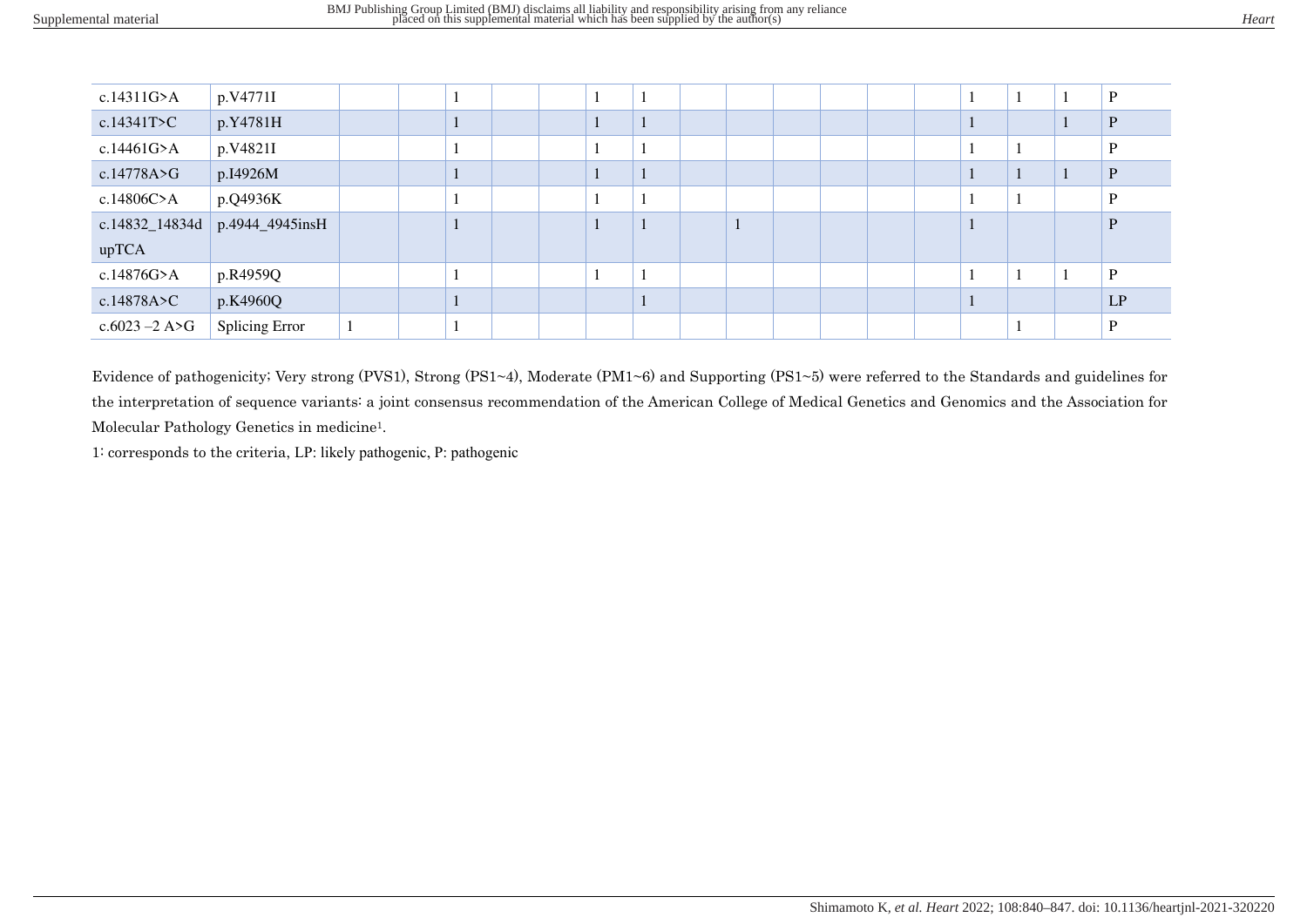#### **Supplemental Table 2.** *RYR2* **variants and clinical characteristics of the probands.**

| Family         | Sex                       | Variants        |                | Trio* | Heredity | Age at the     | Age at     | History of | History of | Bidirectional | Symptom or    | Refere                  |
|----------------|---------------------------|-----------------|----------------|-------|----------|----------------|------------|------------|------------|---------------|---------------|-------------------------|
| lines          |                           |                 |                |       |          | first          | clinical   | Syncope    | CA         | <b>VT</b>     | arrhythmia of | nce                     |
|                |                           |                 |                |       |          | symptom,       | diagnosis, |            |            |               | the parents   |                         |
|                |                           |                 |                |       |          | year           | years      |            |            |               |               |                         |
| 1              | $\mathbf{M}$              | c.100A > G      | p.K34E         | $(+)$ | de novo  | $\tau$         | 9          | $^{(+)}$   | $(-)$      | $(+)$         | NA            |                         |
| $\overline{c}$ | $\mathbf F$               | exon 3 deletion | p.N57_G91del35 | $(-)$ | maternal | 1              | 11         | $^{(+)}$   | $(-)$      | $(-)$         | Syncope       | $\sqrt{2}$              |
| 3              | $\boldsymbol{\mathrm{F}}$ | exon 3 deletion | p.N57 G91del35 | $(+)$ | maternal | 16             | 17         | $^{(+)}$   | $(-)$      | $(-)$         | $\rm AF$      | $\overline{c}$          |
| 4              | $\mathbf M$               | exon 3 deletion | p.N57 G91del35 | $(+)$ | paternal | 17             | 30         | $(+)$      | $(+)$      | $(-)$         | Syncope/AF    | $\overline{c}$          |
| 5              | $\mathbf F$               | c.506G>A        | p.R169Q        | $(+)$ | de novo  | 5              | 5          | $^{(+)}$   | $^{(+)}$   | $(+)$         | NA            | $2 - 4$                 |
| 6              | F                         | c.506G>A        | p.R169Q        | $(+)$ | de novo  | $\tau$         | 9          | $^{(+)}$   | $^{(+)}$   | $(+)$         | NA            | $2 - 4$                 |
| 7              | F                         | $c.506G$ >A     | p.R169Q        | $(+)$ | de novo  | 4              | 4          | $(-)$      | $(+)$      | $(+)$         | NA            | $2 - 4$                 |
| 8              | M                         | c.506G>A        | p.R169Q        | $(+)$ | de novo  | 6              | 6          | $(-)$      | $(+)$      | $(+)$         | NA            | $2 - 4$                 |
| 9              | F                         | c.506G > T      | p.R169L        | $(+)$ | de novo  | 9              | 9          | $(+)$      | $(-)$      | $(+)$         | $\rm NA$      | $\overline{2}$          |
| 10             | F                         | c.515G>A        | p.G172E        | $(+)$ | de novo  | 6              | 8          | $(+)$      | $(+)$      | $(+)$         | $\rm NA$      | $\mathfrak{Z}$          |
| 11             | M                         | c.518A>G        | p.E173G        | $(+)$ | de novo  | $\overline{2}$ | 4          | $^{(+)}$   | $(+)$      | $(-)$         | $\rm NA$      |                         |
| 12             | M                         | c.527G>A        | p.R176Q        | $(-)$ | paternal | 9              | 9          | $^{(+)}$   | $(-)$      | $(-)$         | Syncope       | 5                       |
| 13             | F                         | c.527G>A        | p.R176Q        | $(-)$ | paternal | 9              | 22         | $(+)$      | $(+)$      | $(-)$         | $(-)$         | 5                       |
| 14             | M                         | c.533G>C        | p.G178A        | $(+)$ | de novo  | 12             | 12         | $(-)$      | $(+)$      | $(-)$         | NA            | $\overline{2}$          |
| 15             | M                         | c.535G>A        | p.D179N        | $(+)$ | de novo  | 4              | 4          | $^{(+)}$   | $(-)$      | $(+)$         | $\rm NA$      | 6                       |
| 16             | $\mathbf{M}$              | c.1069G>A       | p.G357S        | $(+)$ | maternal | 13             | 13         | $(+)$      | $(-)$      | $(+)$         | $(-)$         | $\overline{\mathbf{3}}$ |
| 17             | F                         | c.1202A>G       | p.D401G        | $(+)$ | maternal | 11             | 11         | $(-)$      | $(+)$      | $(-)$         | $(-)$         |                         |
| 18             | F                         | c.1244C>G       | p.T415R        | $(+)$ | de novo  | 8              | 42         | $(+)$      | $(-)$      | $(-)$         | $\rm NA$      | 6                       |
| 19             | F                         | c.1258C>T       | p.R420W        | $(+)$ | maternal | 12             | 13         | $^{(+)}$   | $(+)$      | $(-)$         | $(-)$         | $7\overline{ }$         |
| 20             | $\mathbf F$               | c.1259G>A       | p.R420Q        | $(-)$ | maternal | $\tau$         | 12         | $^{(+)}$   | $^{(+)}$   | $(-)$         | Syncope/VF    | 2, 6, 8, 9              |
| 21             | $\mathbf{M}$              | c.1259G>A       | p.R420Q        | $(-)$ | maternal | 13             | 14         | $^{(+)}$   | $(+)$      | $(+)$         | $(-)$         | 2, 6, 8, 9              |
| 22             | M                         | c.1259G>A       | p.R420Q        | $(+)$ | maternal | 10             | 11         | $(-)$      | $^{(+)}$   | $(-)$         | Syncope       | 2, 6, 8, 9              |
| 23             | $\mathbf{M}$              | c.1259G>A       | p.R420Q        | $(+)$ | maternal | <b>NA</b>      | 14         | $(-)$      | $(-)$      | $(-)$         | $(-)$         | 2, 6, 8, 9              |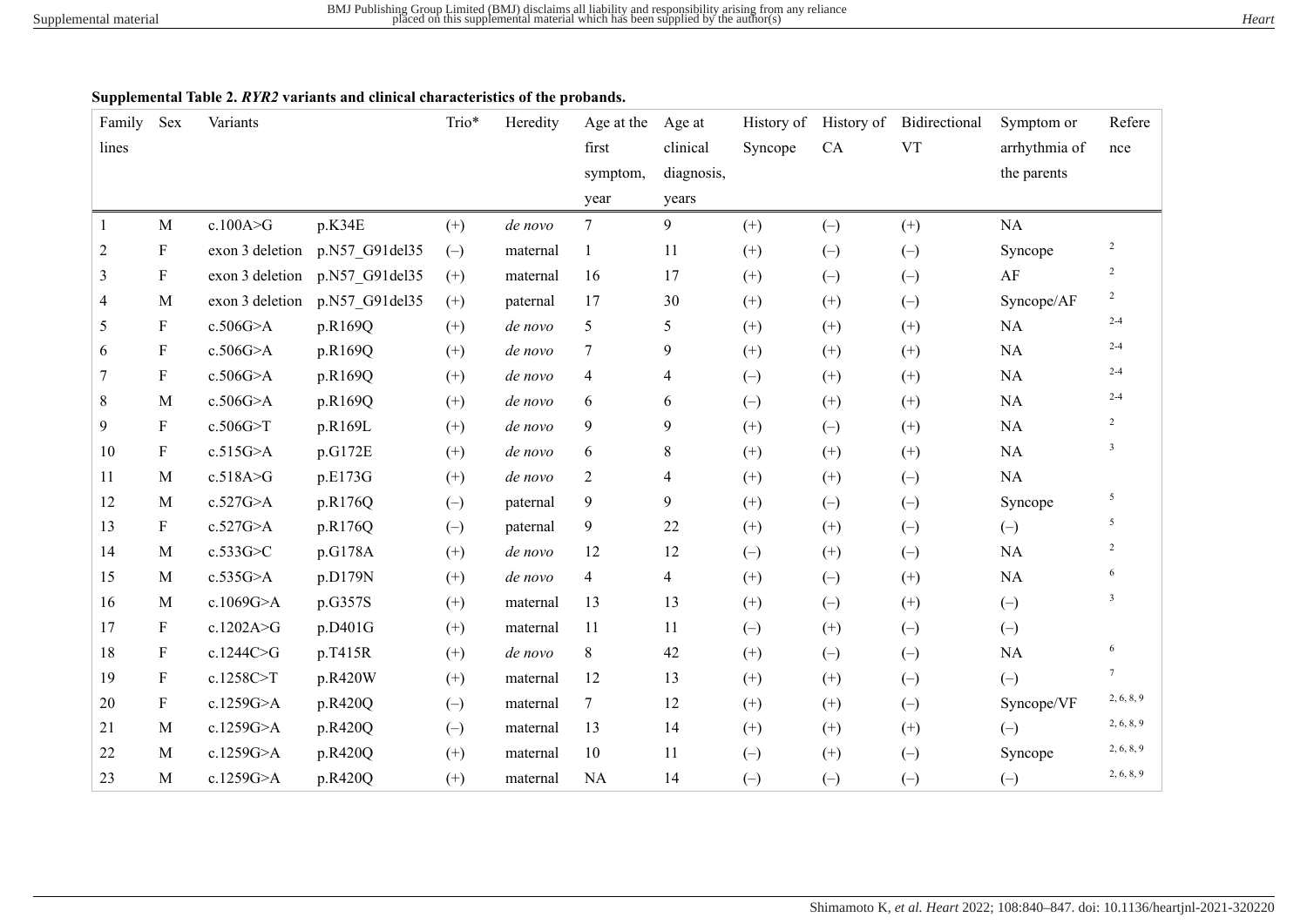| 24 | ${\bf F}$                 | c.1372G>A  | p.D458N  | $(+)$ | paternal | 10             | 11             | $(+)$    | $(+)$    | $(-)$             | $(-)$       |                |
|----|---------------------------|------------|----------|-------|----------|----------------|----------------|----------|----------|-------------------|-------------|----------------|
| 25 | $\mathbf F$               | c.1375C>G  | p.L459V  | $(-)$ | paternal | 10             | 37             | $(+)$    | $(-)$    | $(+)$             | <b>PVC</b>  |                |
| 26 | M                         | c.5128C>A  | p.H1710N | $(+)$ | maternal | <b>NA</b>      | 8              | $(-)$    | $(-)$    | $(-)$             | $(-)$       |                |
| 27 | $\mathbf{M}$              | c.5170G>A  | p.E1724K | $(+)$ | maternal | 8              | 11             | $(+)$    | $(-)$    | $(-)$             | Syncope     | 2, 6, 7, 9     |
| 28 | $\mathbf F$               | c.5170G>A  | p.E1724K | $(-)$ | maternal | 10             | 25             | $(+)$    | $(-)$    | $(-)$             | Syncope/PVC | 2, 6, 7, 9     |
| 29 | $\mathbf F$               | c.6507G>T  | p.E2169D | $(-)$ | maternal | 7              | $\tau$         | $(+)$    | $(-)$    | $(+)$             | Syncope     | 2, 6, 7, 9     |
| 30 | M                         | c.6574A>T  | p.M2192L | $(+)$ | maternal | 13             | 13             | $(+)$    | $(+)$    | $(-)$             | $(-)$       | 2, 6           |
| 31 | $\boldsymbol{\mathrm{F}}$ | c.6645T>G  | p.F2215L | $(+)$ | de novo  | 5              | 7              | $(+)$    | $^{(+)}$ | $(-)$             | NA          |                |
| 32 | $\mathbf F$               | c.6649C>T  | p.H2217Y | $(-)$ | maternal | 5              | $\tau$         | $(+)$    | $(-)$    | $(-)$             | Syncope     | 6              |
| 33 | M                         | c.6737C>T  | p.S2246L | $(+)$ | de novo  | 13             | 13             | $(-)$    | $(+)$    | $(+)$             | NA          | $2-4, 6$       |
| 34 | $\mathbf F$               | c.6737C>T  | p.S2246L | $(+)$ | de novo  | 3              | 3              | $(-)$    | $^{(+)}$ | $(-)$             | NA          | $2-4, 6$       |
| 35 | $\mathbf{M}$              | c.6737C>T  | p.S2246L | $(+)$ | de novo  | 3              | 3              | $(-)$    | $(+)$    | $(-)$             | NA          | $2-4, 6$       |
| 36 | $\mathbf{M}$              | c.6737C>T  | p.S2246L | $(+)$ | de novo  | $\overline{2}$ | $\overline{2}$ | $(-)$    | $(+)$    | $(+)$             | NA          | $2-4, 6$       |
| 37 | $\mathbf F$               | c.6883G>A  | p.G2295R | $(+)$ | de novo  | 8              | 13             | $(+)$    | $(+)$    | $\left( -\right)$ | $\rm NA$    |                |
| 38 | $\mathbf{M}$              | c.6887A>G  | p.E2296G | $(+)$ | de novo  | 11             | 12             | $(+)$    | $^{(+)}$ | $(-)$             | NA          |                |
| 39 | $\mathbf F$               | c.6900C>G  | p.D2300E | $(+)$ | de novo  | 6              | 6              | $(-)$    | $(+)$    | $(-)$             | NA          |                |
| 40 | F                         | c.6919T>G  | p.F2307V | $(+)$ | de novo  | $\tau$         | 13             | $(+)$    | $(+)$    | $(+)$             | NA          |                |
| 41 | M                         | c.7159G>A  | p.A2387T | $(+)$ | de novo  | 10             | 10             | $(-)$    | $(+)$    | $(-)$             | $\rm NA$    | 3, 4, 10       |
| 42 | F                         | c.7171T>C  | p.F2391L | $(+)$ | paternal | 14             | 14             | $(+)$    | $(-)$    | $(-)$             | $(-)$       |                |
| 43 | $\mathbf{M}$              | c.7199G>T  | p.G2400V | $(+)$ | de novo  | 10             | 15             | $(+)$    | $(+)$    | $(-)$             | NA          | 2, 4           |
| 44 | $\boldsymbol{\mathrm{F}}$ | c.11583G>C | p.Q3861H | $(+)$ | de novo  | 14             | 14             | $(-)$    | $(+)$    | $\left( -\right)$ | NA          | 2, 4           |
| 45 | F                         | c.11583G>T | p.Q3861H | $(+)$ | de novo  | 8              | $\,8\,$        | $(+)$    | $(-)$    | $(+)$             | $\rm NA$    | $\overline{2}$ |
| 46 | $\mathbf F$               | c.11590A>G | p.N3864D | $(+)$ | de novo  | 11             | 11             | $(-)$    | $(+)$    | $(-)$             | NA          | 2, 6           |
| 47 | $\mathbf{M}$              | c.11812A>G | p.S3938G | $(+)$ | de novo  | 4              | 5              | $(+)$    | $(-)$    | $^{(+)}$          | NA          | 6              |
| 48 | $\mathbf F$               | c.11836G>A | p.G3946S | $(+)$ | de novo  | 6              | 16             | $(+)$    | $(-)$    | $(+)$             | NA          | 2, 6           |
| 49 | M                         | c.11836G>A | p.G3946S | $(+)$ | de novo  | 6              | 9              | $(+)$    | $(+)$    | $^{(+)}$          | $\rm NA$    | 2, 6           |
| 50 | M                         | c.11836G>A | p.G3946S | $(+)$ | de novo  | 5              | 7              | $^{(+)}$ | $(-)$    | $(+)$             | NA          | 2, 6           |
| 51 | F                         | c.11837G>T | p.G3946V | $(+)$ | de novo  | 7              | 8              | $(+)$    | $(-)$    | $^{(+)}$          | NA          |                |
| 52 | $\mathbf{F}$              | c.11924A>C | p.Q3975P | $(+)$ | paternal | 12             | 19             | $(+)$    | $(-)$    | $(-)$             | $(-)$       |                |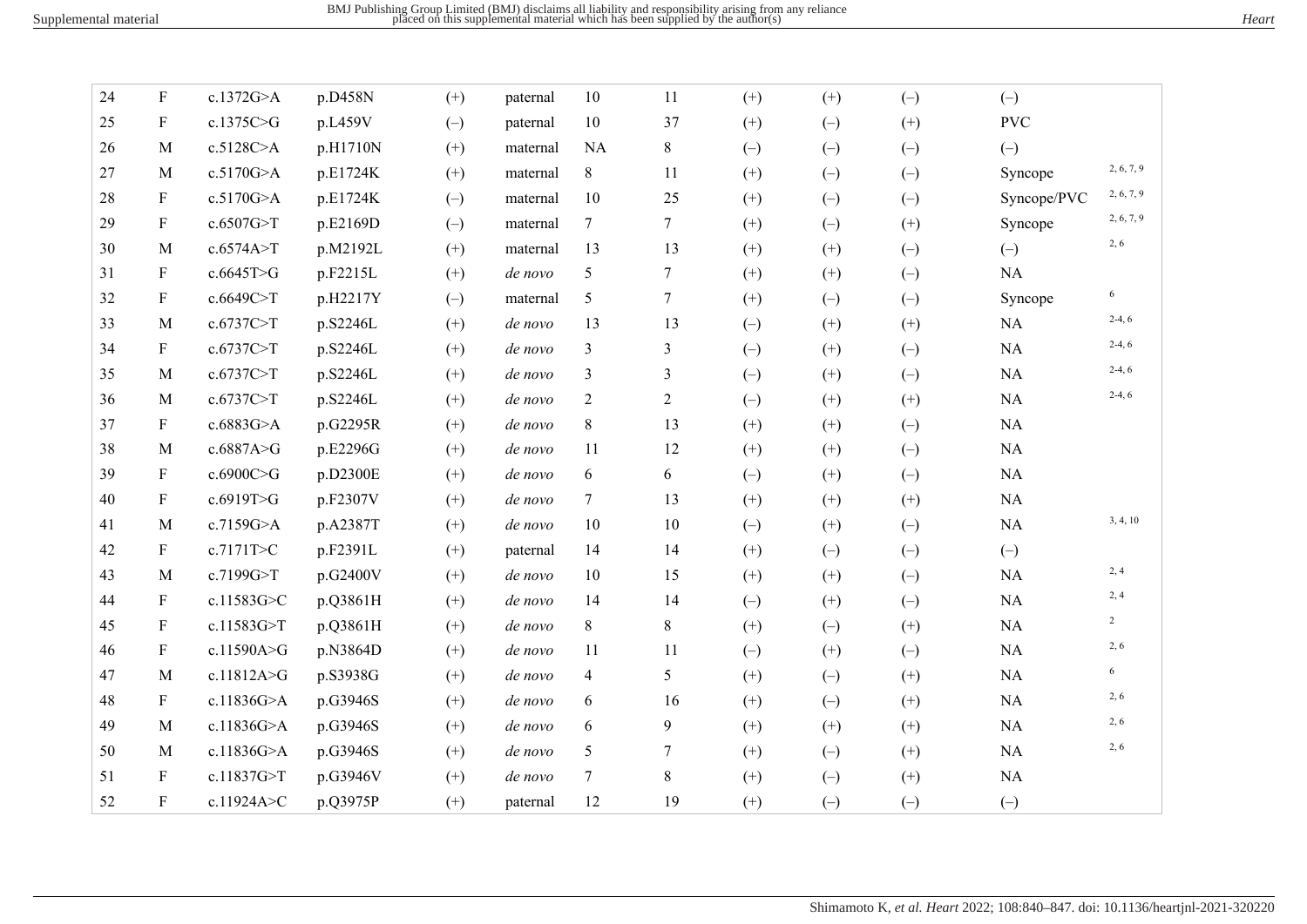| 53 | M                         | c.12006G>T   | p.M4002I        | $(+)$    | de novo  | $\overline{2}$ | $\overline{3}$ | $(+)$    | $(-)$    | $(+)$                   | NA           | $\overline{2}$ |
|----|---------------------------|--------------|-----------------|----------|----------|----------------|----------------|----------|----------|-------------------------|--------------|----------------|
| 54 | M                         | c.12059T>C   | p.F4020S        | $(+)$    | de novo  | 9              | 13             | $(+)$    | $(-)$    | $(+)$                   | $\rm NA$     |                |
| 55 | $\mathbf{F}$              | c.12301C>T   | p.L4101F        | $(+)$    | de novo  | $\overline{2}$ | $\mathfrak{Z}$ | $(+)$    | $(-)$    | $(-)$                   | $\rm NA$     |                |
| 56 | M                         | c.12301C>T   | p.L4101F        | $(+)$    | de novo  | 5              | 5              | $(-)$    | $(+)$    | $(-)$                   | $\rm NA$     |                |
| 57 | M                         | c.12371G>A   | p.S4124N        | $(-)$    | maternal | 9              | 11             | $(+)$    | $(-)$    | $(-)$                   | $(-)$        | $\overline{2}$ |
| 58 | $\mathbf{M}$              | c.12533A>G   | p.N4178S        | $(+)$    | de novo  | $\overline{4}$ | 7              | $(+)$    | $(-)$    | $\left(\text{-}\right)$ | $\rm NA$     | 2, 3, 10       |
| 59 | $\mathbf M$               | c.12559G>A   | p.E4187K        | $^{(+)}$ | de novo  | $\tau$         | 7              | $^{(+)}$ | $(-)$    | $(-)$                   | $\rm NA$     | 2, 3, 6, 10    |
| 60 | $\mathbf{F}$              | c.12579C>G   | p.C4193W        | $(+)$    | de novo  | 6              | 6              | $(-)$    | $(+)$    | $(-)$                   | $\rm NA$     | 2, 6           |
| 61 | M                         | c.12586A>G   | p.T4196A        | $(+)$    | de novo  | $\tau$         | 9              | $(+)$    | $(-)$    | $(-)$                   | NA           |                |
| 62 | M                         | c.13463A>C   | p.Q4488P        | $(+)$    | de novo  | 10             | 10             | $(+)$    | $(-)$    | $(-)$                   | $\rm NA$     | $\overline{2}$ |
| 63 | $\mathbf{M}$              | c.13489C>T   | p.R4497C        | $(+)$    | maternal | 8              | 14             | $(+)$    | $(+)$    | $\left(\text{-}\right)$ | $(\text{-})$ | 2, 5, 6, 11    |
| 64 | $\mathbf M$               | c.13489C>T   | p.R4497C        | $^{(+)}$ | de novo  | $8\,$          | 8              | $(-)$    | $^{(+)}$ | $(+)$                   | $\rm NA$     | 5, 6, 11       |
| 65 | M                         | c.13763T>C   | p.I4588T        | $(+)$    | de novo  | 3              | $\mathfrak{Z}$ | $(-)$    | $(+)$    | $(+)$                   | $\rm NA$     |                |
| 66 | $\mathbf{F}$              | c.13800T>G   | p.F4600L        | $(+)$    | de novo  | 9              | 11             | $(+)$    | $(-)$    | $(-)$                   | $\rm NA$     | $\overline{c}$ |
| 67 | M                         | c.13997T>A   | p.I4666N        | $(+)$    | de novo  | 5              | 6              | $(+)$    | $(-)$    | $(-)$                   | $\rm NA$     |                |
| 68 | M                         | c.14158C>T   | p.L4720F        | $(+)$    | de novo  | 6              | 15             | $(+)$    | $(-)$    | $(+)$                   | $\rm NA$     |                |
| 69 | $\mathbf M$               | c.14174A>G   | p.Y4725C        | $(+)$    | de novo  | 10             | $28\,$         | $(+)$    | $(-)$    | $\left(\text{-}\right)$ | $\rm NA$     | $\overline{c}$ |
| 70 | $\boldsymbol{\mathrm{F}}$ | c.14251A>C   | p.K4751Q        | $(+)$    | de novo  | 6              | 9              | $(+)$    | $(-)$    | $(+)$                   | $\rm NA$     | 2, 4, 9        |
| 71 | M                         | c.14311G>A   | p.V4771I        | $(+)$    | de novo  | 10             | 11             | $(+)$    | $(-)$    | $(-)$                   | NA           | $2-5, 9$       |
| 72 | M                         | c.14311G>A   | p.V4771I        | $(+)$    | de novo  | 10             | 12             | $(+)$    | $(-)$    | $(+)$                   | $\rm NA$     | $2 - 5$        |
| 73 | $\boldsymbol{\mathrm{F}}$ | c.14341T>C   | p.Y4781H        | $(+)$    | de novo  | $\overline{2}$ | $\overline{c}$ | $(+)$    | $(-)$    | $(-)$                   | $\rm NA$     |                |
| 74 | $\boldsymbol{\mathrm{F}}$ | c.14461G>A   | p.V4821I        | $(+)$    | de novo  | 6              | $10\,$         | $(+)$    | $(-)$    | $(+)$                   | $\rm NA$     | 6              |
| 75 | M                         | c.14461G>A   | p.V4821I        | $^{(+)}$ | de novo  | 10             | 14             | $(+)$    | $^{(+)}$ | $(-)$                   | $\rm NA$     | 6              |
| 76 | $\mathbf{F}$              | c.14461G>A   | p.V4821I        | $^{(+)}$ | de novo  | 8              | 11             | $(+)$    | $(-)$    | $(-)$                   | $\rm NA$     | 6              |
| 78 | M                         | c.14778A>G   | p.I4926M        | $(+)$    | de novo  | 5              | 5              | $(-)$    | $(+)$    | $(+)$                   | NA           |                |
| 79 | $\mathbf{M}$              | c.14806C>A   | p.Q4936K        | $(+)$    | de novo  | 14             | 17             | $(+)$    | $(+)$    | $(-)$                   | NA           | $\sqrt{2}$     |
| 80 | $\mathbf{M}$              | c.14832_1483 | p.4944_4945insH | $(+)$    | de novo  | 5              | 5              | $(-)$    | $(+)$    | $(-)$                   | NA           | $\overline{c}$ |
|    |                           | 4dupTCA      |                 |          |          |                |                |          |          |                         |              |                |
| 81 | M                         | c.14876G>A   | p.R4959Q        | $(+)$    | de novo  | $\tau$         | 9              | $(+)$    | $(+)$    | $(-)$                   | $\rm NA$     |                |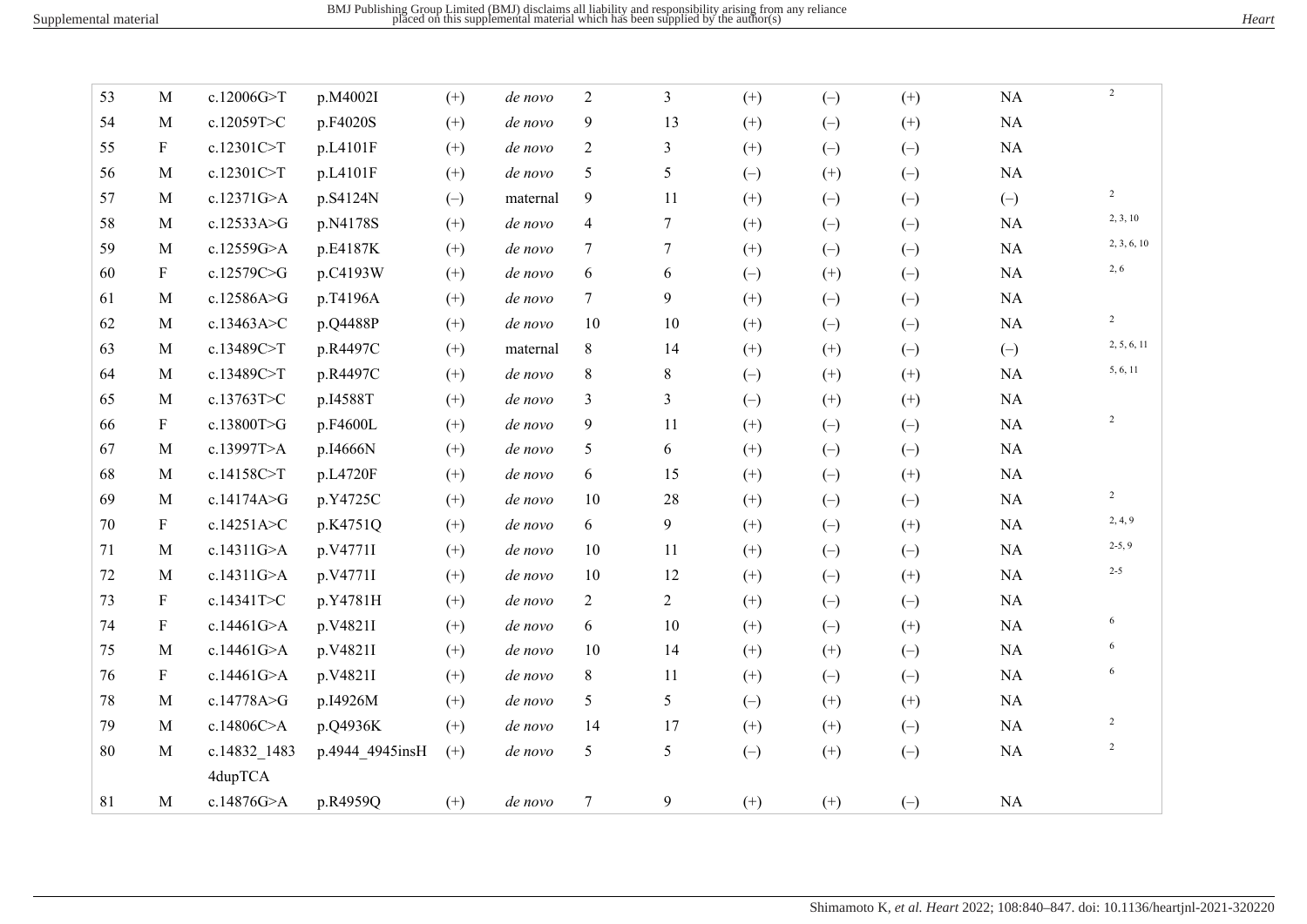|  | 82 F c.14878A>C p.K4960Q (+) denovo 15 18 (+) (+) (-)         |  |  |  |  |  |
|--|---------------------------------------------------------------|--|--|--|--|--|
|  | 83 M c.6023 -2 A>G Splicing Error (+) de novo 4 9 (+) (-) (-) |  |  |  |  |  |

\*Trio (+): Both of the parents underwent genetic testing, (): One parent has been confirmed to have same variants with probands , proving heritability, but the other has not been tested.

AF: atrial fibrillation, CA: cardiac arrest, PVC: premature ventricular contraction, NA: not applicable, VT: ventricular tachycardia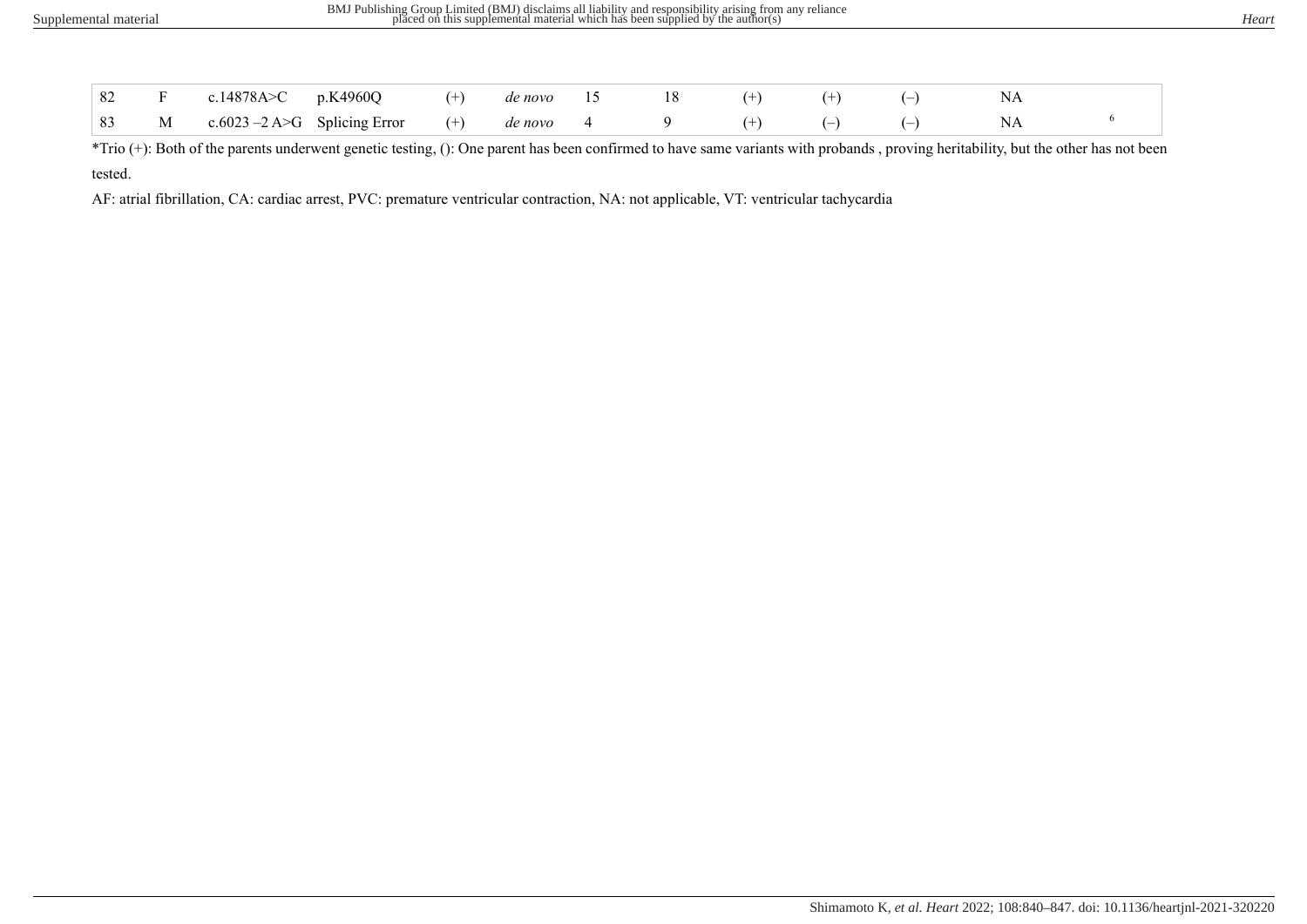## **Supplemental Table 3.** *In silico* **prediction of** *RYR2* **variants**

| Variants    |          | Mutation accessor* | Poly-Phen-2†      | CADD Score‡ | ClinVar§     | VarSome       |
|-------------|----------|--------------------|-------------------|-------------|--------------|---------------|
| c.100A > G  | p.K34E   | Medium             | Possibly damaging | 24.9        | <b>VUS</b>   | <b>VUS/LP</b> |
| $c.506G$ >A | p.R169Q  | Medium             | Probably damaging | 29.2        | P/LP         | ${\bf P}$     |
| c.506G>T    | p.R169L  | Medium             | Probably damaging | 29          | ${\bf P}$    | LP            |
| c.515G>A    | p.G172E  | Medium             | Probably damaging | 27.3        | LP           | LP            |
| c.518A>G    | p.E173G  | Medium             | Probably damaging | 28.3        |              | VUS/P         |
| c.527G>A    | p.R176Q  | Medium             | Probably damaging | 26.3        | ${\bf P}$    | ${\bf P}$     |
| $c.533G$ >C | p.G178A  | Medium             | Probably damaging | 25.9        |              | VUS/P         |
| $c.535G$ >A | p.D179N  | Medium             | Probably damaging | 28.9        | <b>VUS</b>   | LP            |
| c.1069G>A   | p.G357S  | Medium             | Probably damaging | 26.6        | $\, {\bf P}$ | LP            |
| c.1202A>G   | p.D401G  | Medium             | Possibly damaging | 23          |              | VUS/P         |
| c.1244C>G   | p.T415R  | Medium             | Probably damaging | 23.6        |              | LP            |
| c.1258C>T   | p.R420W  | Medium             | Probably damaging | $27\,$      | $\mathbf P$  | $\mathbf P$   |
| c.1259G>A   | p.R420Q  | Medium             | Probably damaging | 25.3        | ${\bf P}$    | ${\bf P}$     |
| c.1372G>A   | p.D458N  | Medium             | Probably damaging | 25.3        | <b>VUS</b>   | <b>VUS/LP</b> |
| c.1375C>G   | p.L459V  | Medium             | Probably damaging | 21.5        | <b>VUS</b>   | <b>VUS/LP</b> |
| c.5128C>A   | p.H1710N | Medium             | Probably damaging | 26          |              | VUS/P         |
| c.5170G>A   | p.E1724K | Medium             | Probably damaging | 29.6        | P/LP         | LP            |
| c.6507G>T   | p.E2169D | Medium             | Probably damaging | $25\,$      |              | VUS/P         |
| c.6574A>T   | p.M2192L | Low                | Probably damaging | 24.9        |              | VUS/P         |
| c.6645T>G   | p.F2215L | Medium             | Probably damaging | 27.7        |              | VUS/P         |
| c.6649C>T   | p.H2217Y | Medium             | Probably damaging | 29          | LP           | LP            |
| c.6737C>T   | p.S2246L | Medium             | Probably damaging | 28.9        | ${\bf P}$    | ${\bf P}$     |
| c.6883G>A   | p.G2295R | Medium             | Probably damaging | 32          | LP           | LP            |
| c.6887A>G   | p.E2296G | Medium             | Probably damaging | 30          |              | VUS/P         |
| c.6900C>G   | p.D2300E | Medium             | Probably damaging | 23.7        |              | VUS/P         |
| c.6919T>G   | p.F2307V | Medium             | Probably damaging | 28.3        |              | VUS/P         |
| c.7159G>A   | p.A2387T | Medium             | Probably damaging | 28.2        | P/LP         | $\, {\bf p}$  |
| c.7171T>C   | p.F2391L | Medium             | Probably damaging | 31          |              | VUS/P         |
| c.7199G>T   | p.G2400V | Medium             | Probably damaging | $28\,$      |              | VUS/P         |
| c.11583G>C  | p.Q3861H | High               | Probably damaging | 25.4        | LP           | <b>VUS/LP</b> |
| c.11583G>T  | p.Q3861H | High               | Probably damaging | 25.7        | LP           | <b>VUS/LP</b> |
| c.11590A>G  | p.N3864D | Medium             | Probably damaging | 28.5        | <b>VUS</b>   | <b>VUS/LP</b> |
| c.11812A>G  | p.S3938G | Medium             | Probably damaging | 25.7        |              | <b>VUS/LP</b> |
| c.11836G>A  | p.G3946S | Medium             | Probably damaging | 31          | ${\bf P}$    | LP            |
| c.11837G>T  | p.G3946V | Medium             | Probably damaging | 28.7        |              | VUS/P         |
| c.11924A>C  | p.Q3975P | Medium             | Probably damaging | 27.6        |              | <b>VUS/LP</b> |
| c.12006G>T  | p.M4002I | Low                | Probably damaging | 25.8        | LP           | LP            |
| c.12059T>C  | p.F4020S | Medium             | Probably damaging | 31          |              | <b>VUS/LP</b> |
| c.12301C>T  | p.L4101F | Medium             | Probably damaging | 24.9        | LP           | LP            |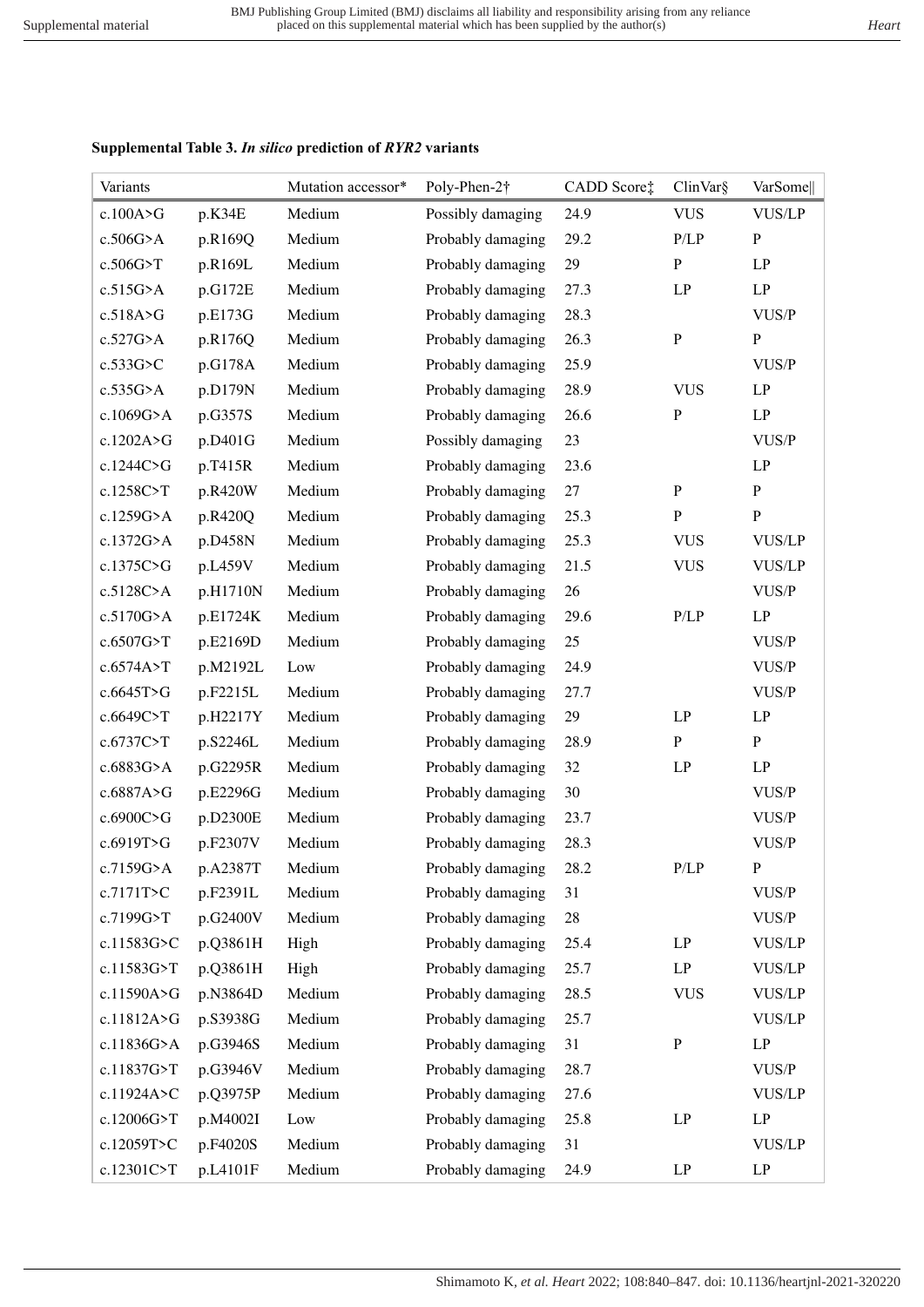| c.12371G>A   | p.S4124N | Medium | Probably damaging | 25.5 |              | <b>VUS/LP</b> |
|--------------|----------|--------|-------------------|------|--------------|---------------|
| c.12533A>G   | p.N4178S | Low    | Probably damaging | 23.4 | P/LP         | LP            |
| c.12559G>A   | p.E4187K | Medium | Probably damaging | 28.7 |              | <b>VUS/LP</b> |
| c.12579C>G   | p.C4193W | Medium | Probably damaging | 23.8 |              | VUS/P         |
| c.12586A>G   | p.T4196A | Low    | Possibly damaging | 22.7 |              | LP            |
| c.13463A>C   | p.Q4488P | Medium | Probably damaging | 26.3 |              | <b>VUS/LP</b> |
| c.13489C>T   | p.R4497C | Medium | Probably damaging | 32   | P/LP         | $\mathbf{P}$  |
| c.13763T>C   | p.I4588T | Medium | Possibly damaging | 27.6 | LP           | LP            |
| c.13800T>G   | p.F4600L | Medium | Benign            | 23.2 |              | VUS/P         |
| c.13997T>A   | p.I4666N | Medium | Probably damaging | 27   |              | <b>VUS/LP</b> |
| c.14158C>T   | p.L4720F | Medium | Probably damaging | 28.6 |              | <b>VUS/LP</b> |
| c.14174A>G   | p.Y4725C | Medium | Probably damaging | 29.4 | LP           | LP            |
| c.14251A > C | p.K4751Q | Medium | Probably damaging | 29.3 | P/LP         | LP            |
| c.14311G>A   | p.V4771I | Low    | Probably damaging | 24.9 | $\mathbf{P}$ | $\, {\bf P}$  |
| c.14341T>C   | p.Y4781H | Medium | Probably damaging | 26.2 | LP           | LP            |
| c.14461G>A   | p.V4821I | Medium | Probably damaging | 24.2 |              | <b>VUS/LP</b> |
| c.14778A>G   | p.I4926M | Medium | Probably damaging | 24.5 |              | <b>VUS/LP</b> |
| c.14806C>A   | p.Q4936K | Medium | Possibly damaging | 32   |              | LP            |
| c.14876G>A   | p.R4959Q | Low    | Probably damaging | 32   | P/LP         | $\mathbf{P}$  |
| c.14878A>C   | p.K4960Q | Medium | Probably damaging | 27.3 |              | <b>VUS/LP</b> |

\* http://mutationassessor.org/r3

† http://genetics.bwh.harvard.edu/pph2/

‡ http://cadd.gs.washington.edu/home

§ https://www.ncbi.nlm.nih.gov/clinvar/

|| https://varsome.com/

LP: likely pathogenic, P: pathogenic, VUS: variant of unknown significance.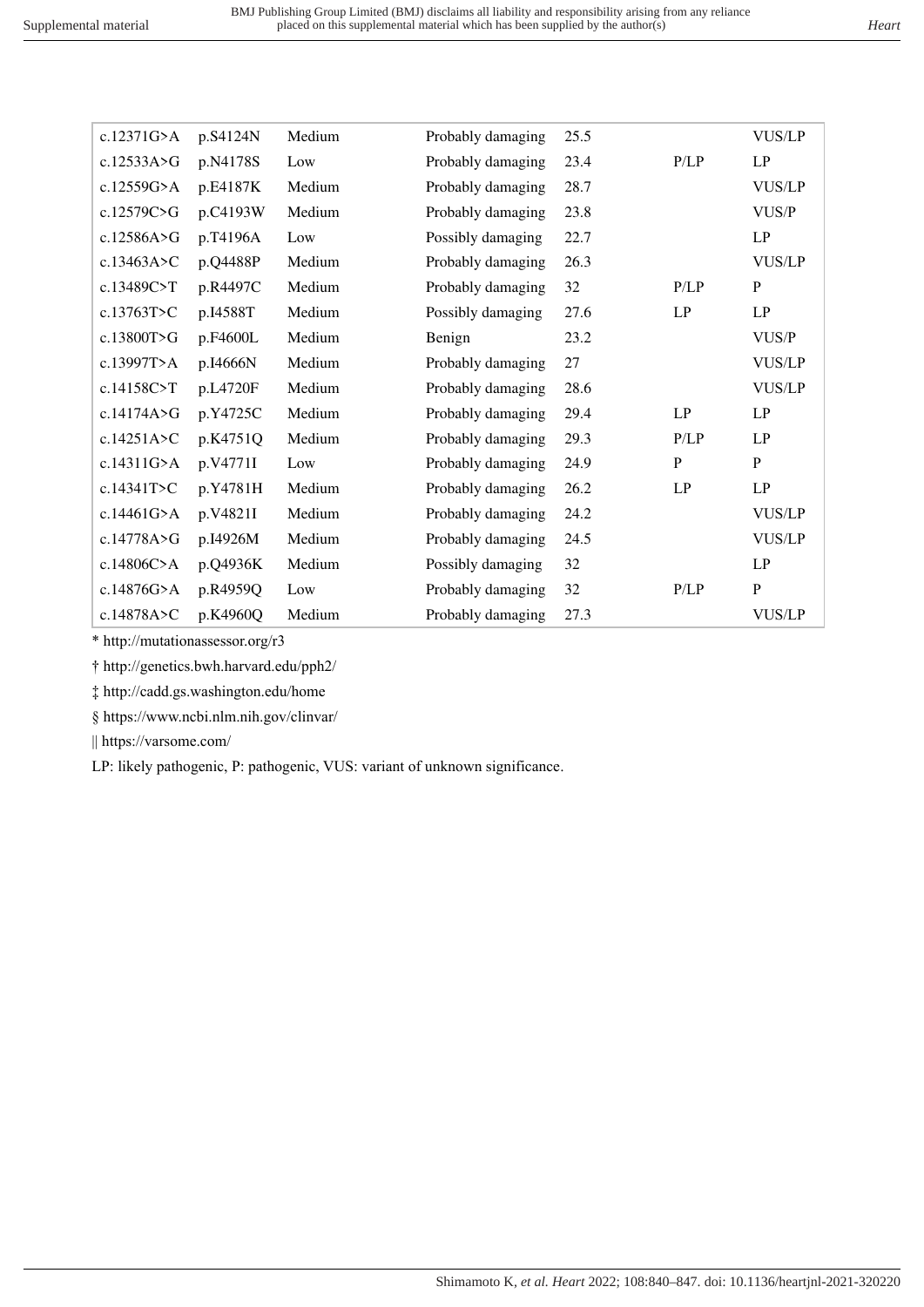### **Supplemental Table 4. Allele frequency of** *RYR2* **variants**

| Genomic position in | Variant      |          | Variant ID                                    |                               | Allele frequency |          |
|---------------------|--------------|----------|-----------------------------------------------|-------------------------------|------------------|----------|
| GRCh37*             |              |          |                                               | HGVD <sup>+</sup>             | gnomAD           | TogoVar§ |
|                     |              |          |                                               |                               | browser:         |          |
| 1:237433848         | c.100A>G     | p.K34E   | rs876661385                                   | $\blacksquare$                | F                | π,       |
| 1:237540665         | $c.506G$ >A  | p.R169Q  | rs397516539                                   | ┑                             | F                | ÷.       |
| 1:237540665         | c.506G>T     | p.R169L  | rs397516539                                   | ┑                             | ┑                | ┑        |
| 1:237540674         | c.515G>A     | p.G172E  | rs1553426678                                  | ┑                             | F                | F        |
| 1:237540677         | c.518A > G   | p.E173G  | F                                             | ┑                             | ÷,               | ┑        |
| 1:237540686         | c.527G>A     | p.R176Q  | rs794728708                                   | ┑                             | ┑                | ┑        |
| 1:237540692         | c.533G>C     | p.G178A  | F                                             | ┑                             | h                | ┑        |
| 1:237540694         | $c.535G$ >A  | p.D179N  | rs794728709                                   | ┑                             | h                | ┑        |
| 1:237604682         | c.1069G>A    | p.G357S  | rs1401116572                                  | ┑                             | ┑                | F        |
| 1:237608732         | c.1202A>G    | p.D401G  | F                                             | ┑                             | F                | ┑        |
| 1:237608774         | c.1244C>G    | p.T415R  | rs1288202574                                  | ┑                             | h                | ┑        |
| 1:237608788         | c.1258C>T    | p.R420W  | rs190140598                                   | 2/2418                        | 3/249018         | F        |
| 1:237608789         | c.1259G>A    | p.R420Q  | rs794728721                                   | $\mathbin{\rightharpoondown}$ | F                | ┑        |
| 1:237617770         | c.1372G>A    | p.D458N  | rs1553458124                                  | ┑                             | ┑                | F        |
| 1:237617773         | c.1375C>G    | p.L459V  | F                                             | ┑                             | ┑                | ┑        |
| 1:237777556         | c.5128C>A    | p.H1710N | $\overline{\phantom{0}}$                      | ┑                             | ┑                | ┑        |
| 1:237777598         | c.5170G>A    | p.E1724K | rs794728740                                   |                               | ÷,               | -        |
| 1:237794793         | c.6507G>T    | p.E2169D | $\blacksquare$                                | ┑                             | ┑                | ┑        |
| 1:237796896         | c.6574A>T    | p.M2192L | $\overline{\phantom{a}}$                      | ┑                             | F                | ┑        |
| 1:237796965         | c.6645T>G    | p.F2215L | $\blacksquare$                                | ┑                             | ÷,               | ┑        |
| 1:237796971         | c.6649C>T    | p.H2217Y | rs1372052481                                  | ┑                             | ┑                | ┑        |
| 1:237798237         | c.6737C>T    | p.S2246L | rs121918597                                   | ┑                             | ┑                | ┑        |
| 1:237801747         | c.6883G>A    | p.G2295R | rs794728745                                   | ┑                             | ┑                | ┑        |
| 1:237801751         | c.6887A>G    | p.E2296G | $\overline{\phantom{a}}$                      | ┑                             | ┑                | ┑        |
| 1:237801764         | c.6900C>G    | p.D2300E |                                               |                               |                  |          |
| 1:237801783         | c.6919T>G    | p.F2307V | F                                             | ┑                             | ┑                | ┑        |
| 1:237804240         | $c.7159G$ >A | p.A2387T | rs794728753                                   | ┑                             | ┑                | ┑        |
| 1:237804252         | c.7171T>C    | p.F2391L | F                                             |                               |                  | ┑        |
| 1:237804280         | c.7199G>T    | p.G2400V | F                                             | ┑                             | ┑                | ┑        |
| 1:237935337         | c.11583G>C   | p.Q3861H | F                                             |                               | ┑                | ┑        |
| 1:237935337         | c.11583G>T   | p.Q3861H | F                                             | ┑                             | ┑                | ┑        |
| 1:237935344         | c.11590A>G   | p.N3864D | rs1573887621                                  | ┑                             | ┑                | ┑        |
| 1:237942002         | c.11812A>G   | p.S3938G | F                                             |                               |                  | ┑        |
| 1:237942026         | c.11836G>A   | p.G3946S | rs794728777                                   | ┑                             | ┑                | ┑        |
| 1:237942027         | c.11837G>T   | p.G3946V | $\mathord{\hspace{1pt}\text{--}\hspace{1pt}}$ | ┑                             | ┑                | ┑        |
| 1:237944908         | c.11924A>C   | p.Q3975P | F                                             |                               | ┑                | ┑        |
| 1:237947018         | c.12006G>T   | p.M4002I | $\overline{\phantom{a}}$                      | ┑                             | F                | ┑        |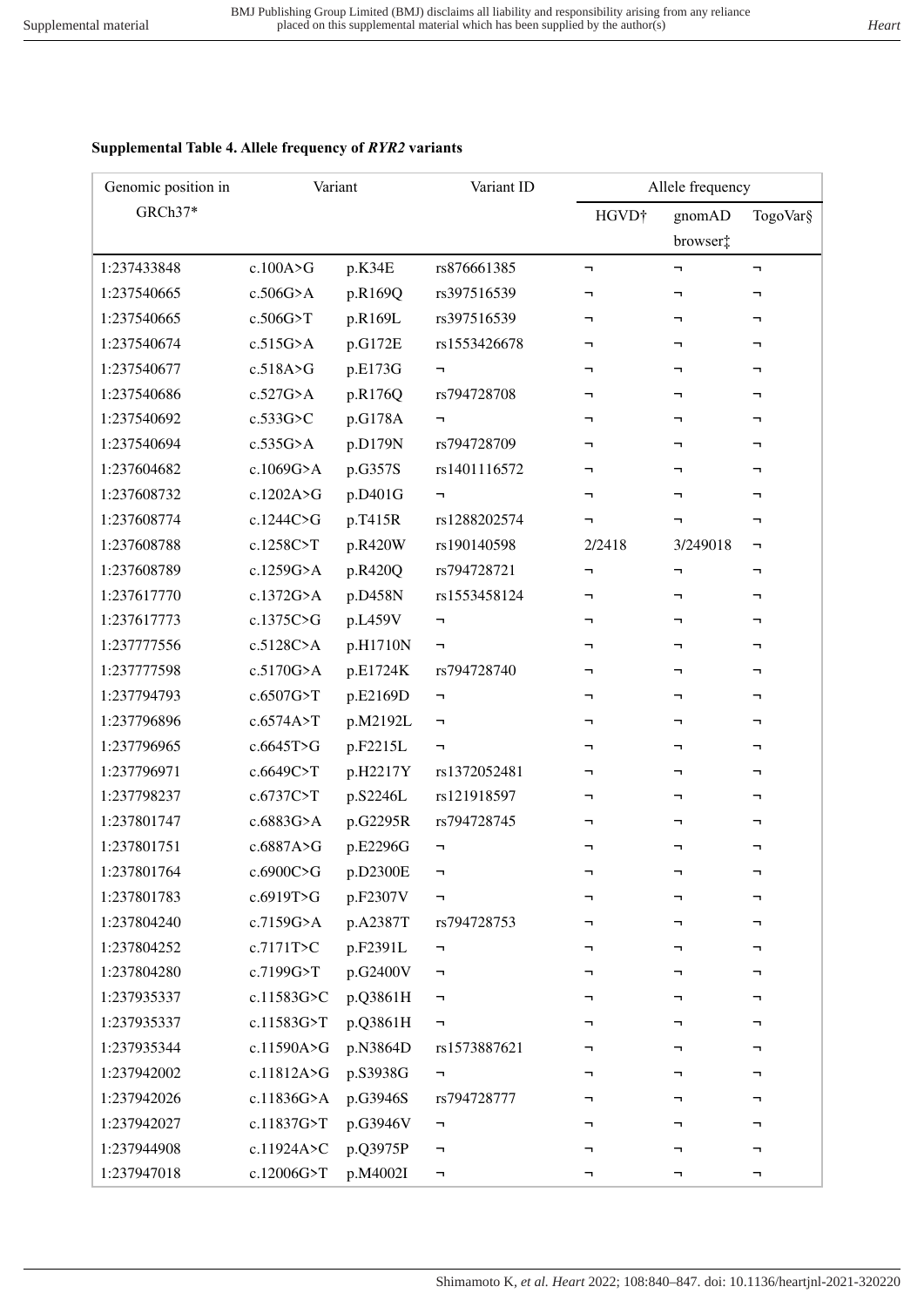| 1:237947071 | c.12059T>C | p.F4020S | F.                       | ┑.       | ┑.       | F                     |
|-------------|------------|----------|--------------------------|----------|----------|-----------------------|
| 1:237947313 | c.12301C>T | p.L4101F | rs794728785              | ┑.       | ┑        | F                     |
| 1:237947383 | c.12371G>A | p.S4124N | $\overline{\phantom{a}}$ | ┑.       | ┑.       | ┑                     |
| 1:237947545 | c.12533A>G | p.N4178S | rs794728787              | ┑.       | ┑.       | ┑                     |
| 1:237947571 | c.12559G>A | p.E4187K | rs794728790              | ┑.       | ┑.       | -                     |
| 1:237947591 | c.12579C>G | p.C4193W | $\blacksquare$           | ┑.       | ┑.       | ┑                     |
| 1:237947598 | c.12586A>G | p.T4196A | rs1174371313             | ┑.       | ┑.       | ┑.                    |
| 1:237951422 | c.13463A>C | p.Q4488P | $\overline{\phantom{0}}$ | ┑.       | ┑.       | -                     |
| 1:237954741 | c.13489C>T | p.R4497C | rs121918600              | ┑.       | ┑.       | ┑                     |
| 1:237955604 | c.13763T>C | p.I4588T | rs876661386              | T.       | ┑.       | ┑                     |
| 1:237957184 | c.13800T>G | p.F4600L | F.                       | <b>-</b> | ┑.       | -                     |
| 1:237961377 | c.13997T>A | p.I4666N | $\blacksquare$           | ┑.       | 2/244982 | $\mathbf{\mathsf{u}}$ |
| 1:237969443 | c.14158C>T | p.L4720F | $\blacksquare$           | ┑        | T.       | -                     |
| 1:237969459 | c.14174A>G | p.Y4725C | F                        | <b>-</b> | ┑.       | ┑                     |
| 1:237969536 |            |          |                          |          |          |                       |
|             | c.14251A>C | p.K4751Q | rs794728802              | ┑.       | ┑.       | ┑.                    |
| 1:237972213 | c.14311G>A | p.V4771I | rs794728804              | T.       | ┑.       | -                     |
| 1:237972243 | c.14341T>C | p.Y4781H | rs1553335836             | ÷,       | ┑.       | ┑                     |
| 1:237982363 | c.14461G>A | p.V4821I | rs1432337470             | T.       | ┑.       | ┑                     |
| 1:237994835 | c.14778A>G | p.I4926M | $\overline{\phantom{0}}$ | <b>-</b> | ┑.       | ┑                     |
| 1:237994863 | c.14806C>A | p.Q4936K | $\blacksquare$           | ┑.       | ┑.       | ┑                     |
| 1:237995919 | c.14876G>A | p.R4959Q | rs794728811              | ┑.       | ┑.       | ┑                     |
| 1:237995921 | c.14878A>C | p.K4960Q | $\overline{\phantom{a}}$ | ┑        | ┑        | ┑                     |

\* Only the first position is described on deletion or insertions variant that involves several bases.

† http://www.hgvd.genome.med.kyoto-u.ac.jp/index.html

‡ http://gnomad.broadinstitute.org We described the total allele count of all the ethnic groups in genomAD v2.1.1.

§https://togovar.biosciencedbc.jp/ We described summed up numbers of the Japanese datasets (Japanese Genotypephenotype Archive, Human Genetic Variation Database, and ToMMo 3.5KJPNv2 Allele Frequency Panel) in TogoVar databases.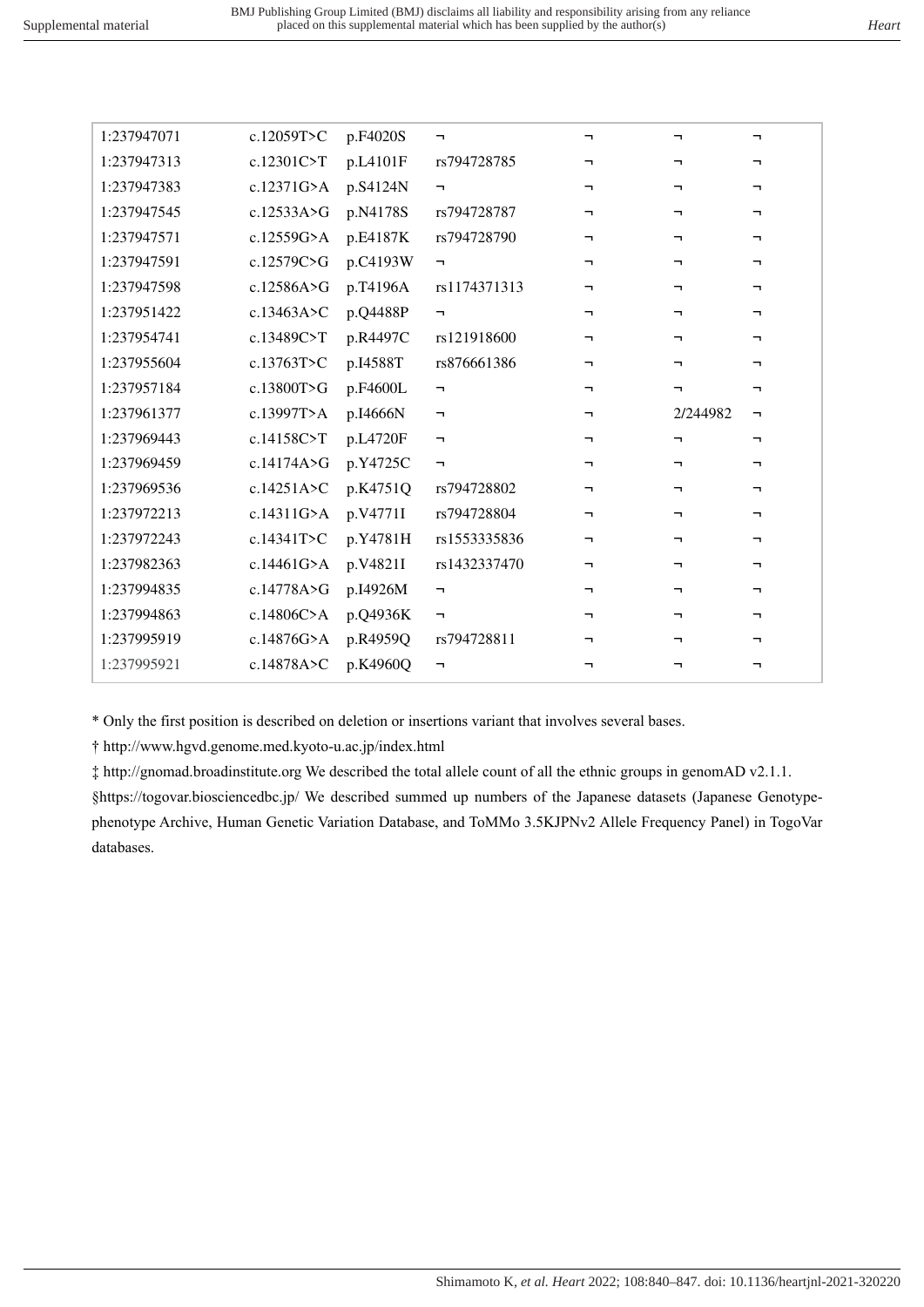|                                     | Epilepsy* $(+)$   | Epilepsy* (-)      | $P-$   | <b>Intellectual</b> | <b>Intellectual</b> | $P-$     |
|-------------------------------------|-------------------|--------------------|--------|---------------------|---------------------|----------|
|                                     | $n = 15$          | $n = 67$           | values | disability $(+)$    | disability (-)      | values   |
|                                     |                   |                    |        | $n = 8$             | $n = 74$            |          |
| Male sex, $n$ $(\%)$                | 11(73.3)          | 34(50.7)           | 0.15   | 4(50.0)             | 41 $(55.4)$         | 1.00     |
| De novo/Familial cases, $n$ (%)     | 2/13              | 22/45              | 0.21   | 0/8                 | 24/50               | 0.10     |
|                                     | (13.3/86.7)       | (32.8/67.2)        |        | (0/100)             | (32.4/67.6)         |          |
| Age at first symptom, years         | $7.0$ [5.3, 8.8]  | $8.0$ [5.0, 10.0]  | 0.30   | 6.5 [4.8, 7.0]      | $8.0$ [5.0, 10.0]   | 0.075    |
| Age at clinical diagnosis, years    | $9.0$ [8.5, 13.5] | $10.0$ [6.5, 13.0] | 0.46   | $8.0$ [5.5, 11.5]   | $10.5$ [7.0,13.0]   | $0.28\,$ |
| Syncope $\dagger$ , n $(\%)$        | 12(80.0)          | 49(73.1)           | 0.75   | 7(87.5)             | 54 (73.0)           | 0.67     |
| Syncope age, years                  | $7.0$ [5.5, 8.3]  | $8.0$ [6.0, 10.0]  | 0.21   | $7.0$ [5.5, $7.0$ ] | $8.0$ [6.0, 10.0]   | 0.082    |
| $CA^{\dagger}$ , n $(\%$ )          | 7(46.7)           | 34(50.7)           |        | 3(37.5)             | 38 (51.4)           | 0.71     |
| CA age, years                       | $9.0$ [8.0, 11.0] | $10.0$ [5.3, 12.0] | 0.93   | $8.0$ [6.0,8.5]     | 10.0 $[6.0, 12.8]$  | 0.29     |
| Bidirectional VT $\ddagger$ , n (%) | 8(53.3)           | 22(32.8)           | 0.15   | 3(37.5)             | 27(36.5)            | 1.00     |
| Variant location $\S$ , n $(\%)$    |                   |                    |        |                     |                     |          |
| N-terminus domain                   | 3(21.4)           | 21(31.3)           | 0.77   | 1(12.5)             | 23(31.5)            | 0.34     |
| Central domain                      | 2(14.3)           | 9(13.4)            |        | 1(12.5)             | 10(13.7)            |          |
| C-terminus domain                   | 8(57.1)           | 28(41.8)           |        | 6(75.0)             | 30(41.1)            |          |
| Other area                          | 1(7.1)            | 9(13.4)            |        | 0(0.0)              | 10(13.7)            |          |

### **Supplemental Table 5. Characteristics of probands with or without Epilepsy or Intellectual disability**

Data are n (%) and median [interquartile range].

CA: cardiac arrest, VT: ventricular tachycardia.

\* Epilepsy includes epilepsy and epileptic seizure

† All syncope and CA events before clinical diagnosis have counted on the list and some probands have both events.

‡ Documentation on any electrocardiogram recordings

§Splicing error is not included.

Probands with epilepsy: R169Q, R176Q, T415R, H1710N, S2246L, F2307V, G3946S, M4002I, F4020S, N4178S, T4196A, L4720F, V4821I, I4926M, Splicing Error (c.6023–2 A>G)

Probands with intellectual disability; F2307V, E4187K, I4666N, L4720F, Y4781H, V4821I, R4959Q

Underlined variants: One proband for each variants showed both epilepsy and intellectual disability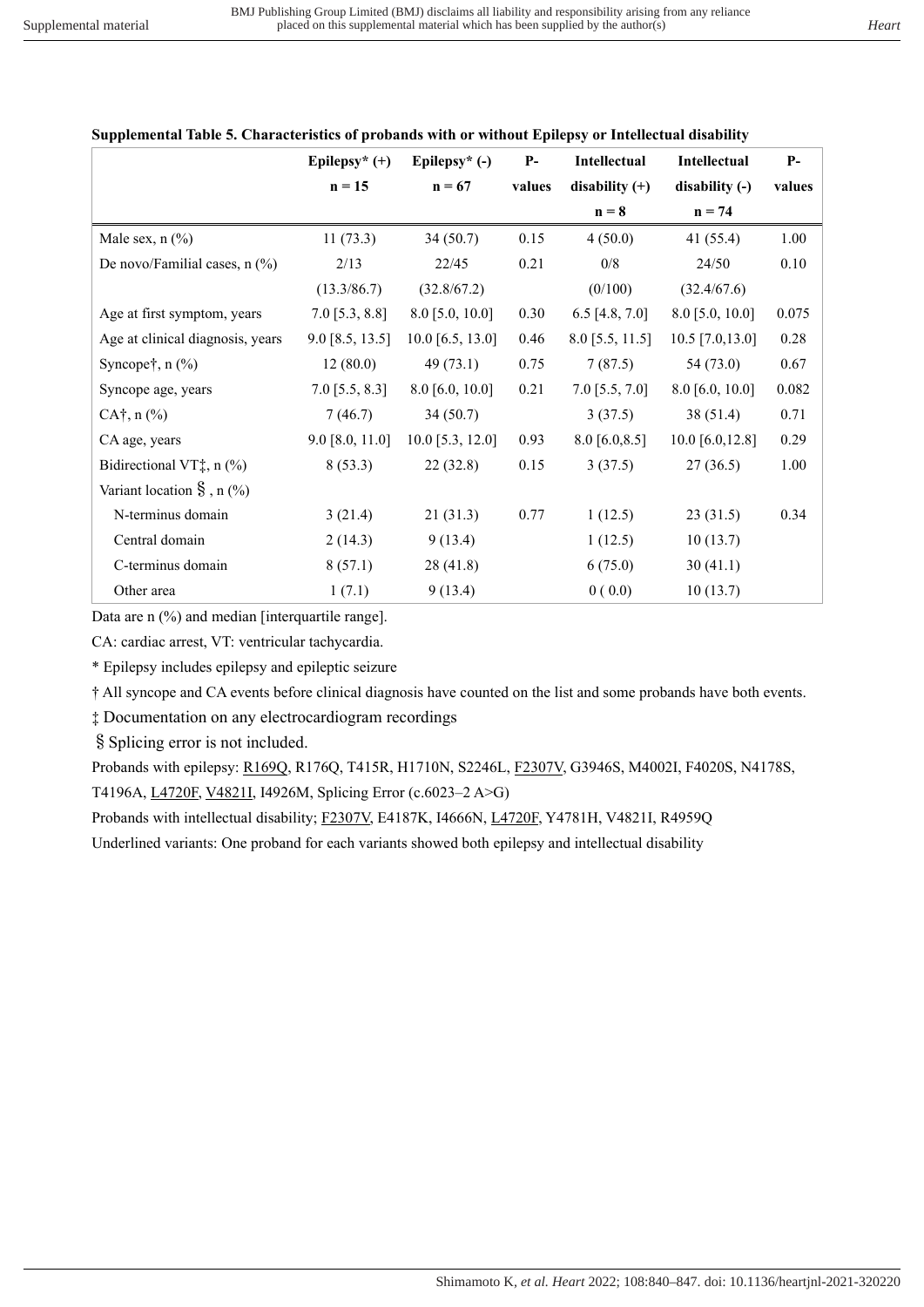|                                         | <b>Total</b> | Father  | Mother      |
|-----------------------------------------|--------------|---------|-------------|
| Number of parents, n                    | 24           |         | 17          |
| Syncope, $n$ $(\%)$                     | $9(37.5)^*$  | 1(14.3) | $8(47.0)^*$ |
| $CA, n (\%)$                            | $1(4.2)^*$   | 0(0)    | $1(5.9)^*$  |
| Atrial fibrillation, $n$ (%)            | 2(8.3)       | 1(12.5) | 1(5.9)      |
| Premature ventricular contractions, (%) | 3(12.0)      | 1(12.5) | 2(11.8)     |

#### **Supplemental Table 6. Clinical characteristics of the parents carrying** *RYR2* **variants**

Data are n  $(\%$ 

CA: cardiac arrest

\* This person had both syncope and CA event.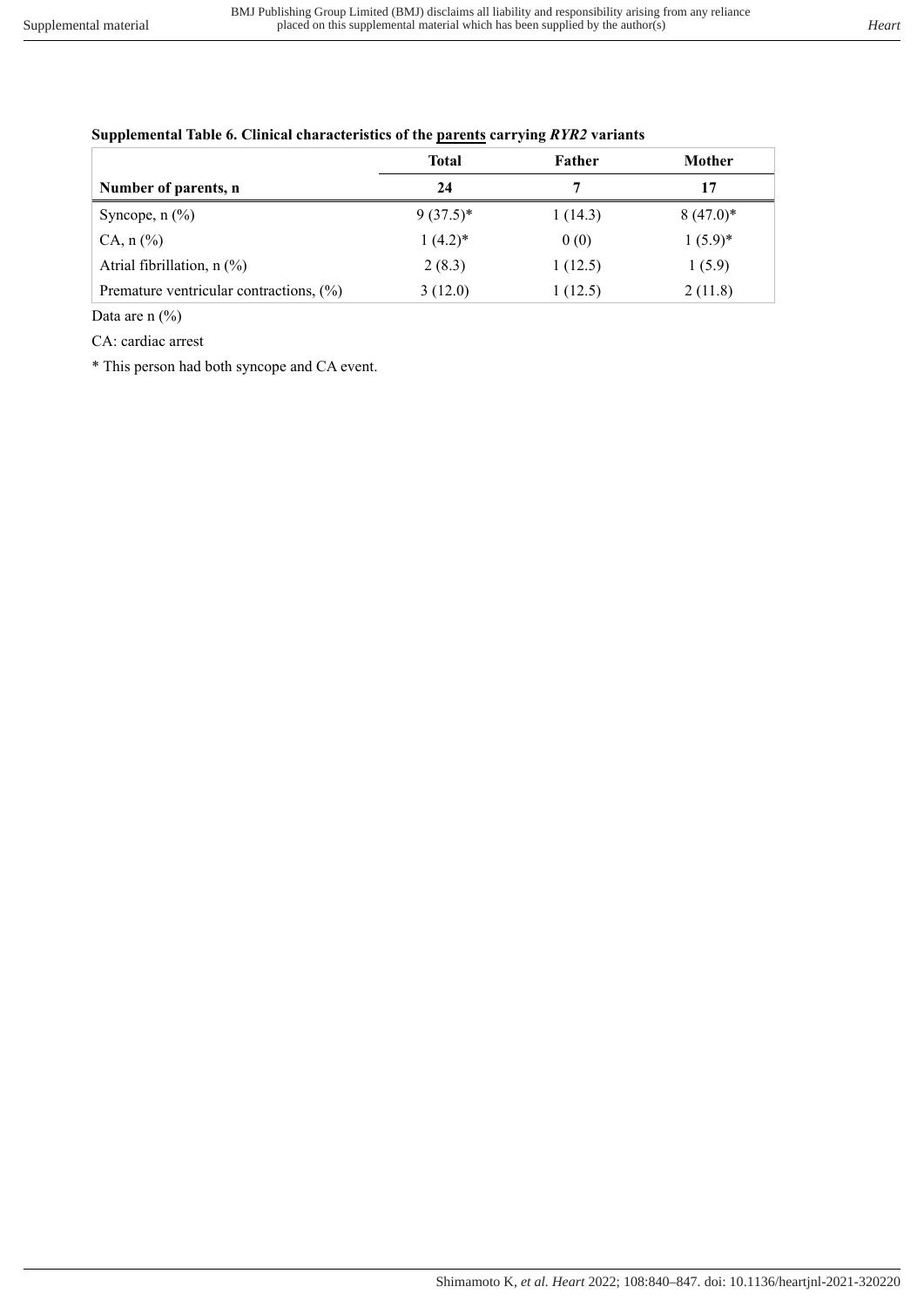|                                     | Parental history of | Parental history of | <b>P-values</b> |
|-------------------------------------|---------------------|---------------------|-----------------|
|                                     | syncope or $CA$ (+) | syncope or CA(-)    |                 |
|                                     | $n = 9$             | $n = 15$            |                 |
| Male sex, $n$ $(\%)$                | 4(44.4)             | 7(46.7)             | 1.00            |
| Age at first symptom, years         | $8.0$ [7.0, 10.0]   | $12.0$ [10.0, 13.0] | 0.019           |
| Age at clinical diagnosis, years    | $11.0$ [9.0, 12.0]  | 14.0 [12.0, 15.5]   | 0.10            |
| Syncope*, $n$ $(\%)$                | 8(88.9)             | 12(80.0)            | 1.00            |
| Syncope age, years                  | $7.5$ [6.5, 9.3]    | $13.0$ [10.0, 13.3] | 0.016           |
| $CA^*$ , n $(\%)$                   | 3(33.3)             | 7(46.7)             | 0.68            |
| CA age, years                       | $12.0$ [11.0, 21.0] | $12.0$ [11.0, 13.5] | 0.82            |
| Initial symptom: Syncope/ CA, n (%) | 8/1 (88.9/11.1)     | $10/3$ (76.9/23.1)  | 0.62            |
| Worst symptom: Syncope/ CA, $n$ (%) | $6/3$ (66.7/33.3)   | $6/7$ (46.2/53.8)   | 0.42            |
| <b>ECG</b> parameters               |                     |                     |                 |
| Heart rate, base per minutes        | 57 [53, 70]         | 60 [54, 73]         | 0.61            |
| QT, ms                              | 409 [400, 420]      | 420 [400, 441]      | 0.42            |
| QTc, ms                             | 393 [384, 441]      | 424 [401, 447]      | 0.16            |
| Bidirectional VT, $n$ (%)           | 1(11.1)             | 3(20.0)             | 1.00            |
| Bradycardia for age, n (%)          | 3(33.3)             | 1(6.7)              | 0.13            |
| Epilepsy, $n$ $(\%)$                | 0(0)                | 2(13.3)             | 0.51            |

**Supplemental Table 7. Association between probands phenotype and parental syncope or aborted cardiac arrest.**

Data are n (%) and median [interquartile range].

CA: cardiac arrest, VT: ventricular tachycardia.

\* All syncope and CA events before clinical diagnosis have counted on the list and some probands have both events.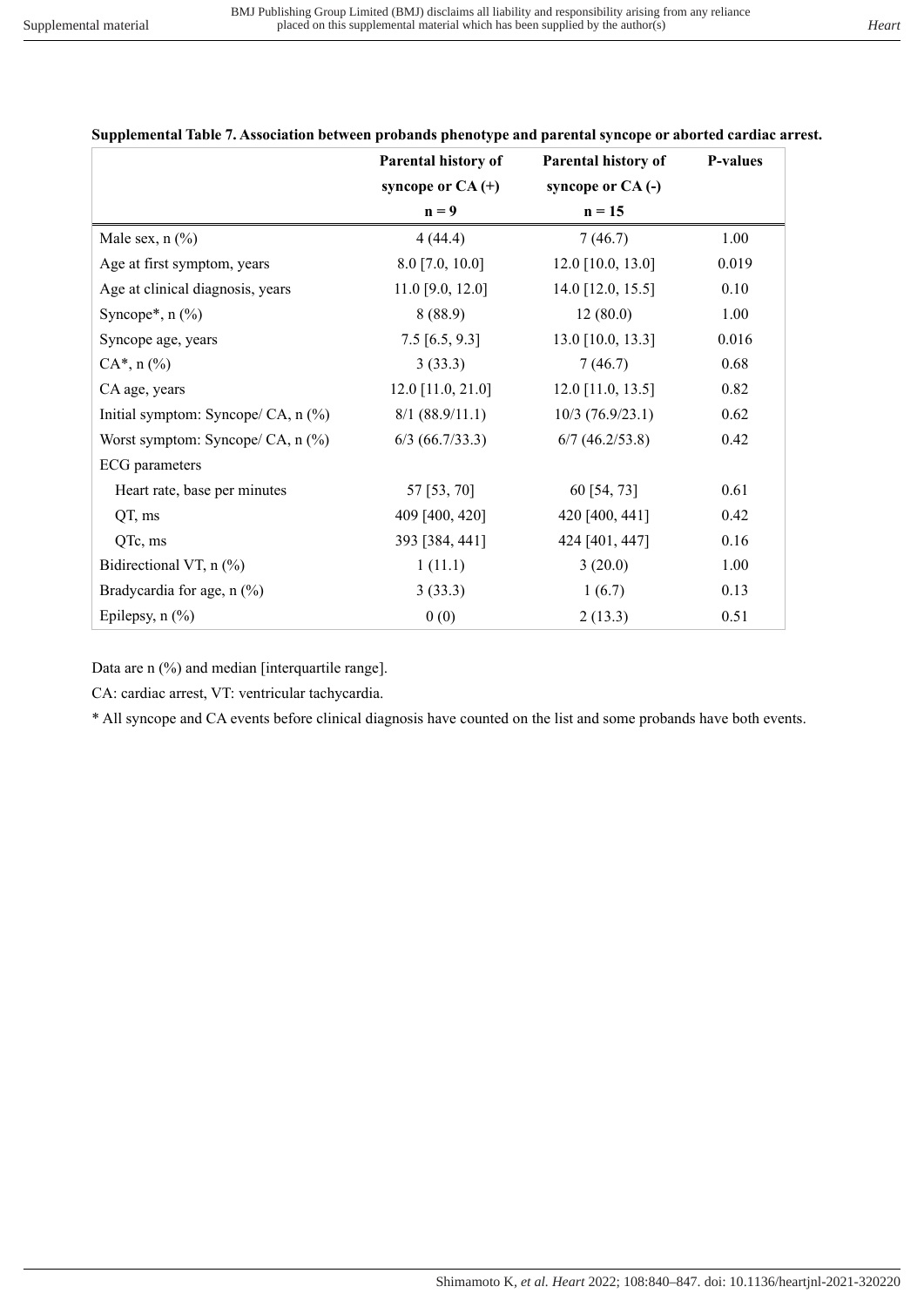# **Supplemental Table 8.**

**Logistic regression analyses of** *RYR2* **variant carrying parent's factors for proband's aborted cardiac arrest.** 

|                                     | <b>Univariable</b> | Multivariable*       |
|-------------------------------------|--------------------|----------------------|
| <b>Variables</b>                    | <b>OR (95% CI)</b> | Adjusted OR (95% CI) |
| Maternal-originated<br>inheritance, | $0.93(0.16-5.54)$  | $0.86(0.14-5.41)$    |
| (vs Paternal)                       |                    |                      |
| Parent's history of syncope or CA   | $0.57(0.10-3.18)$  | $0.57(0.10-3.21)$    |

\*Multivariate logistic regression analysis was adjusted for proband's sex.

CA: cardiac arrest, CI: confidence interval, OR: odds ratio.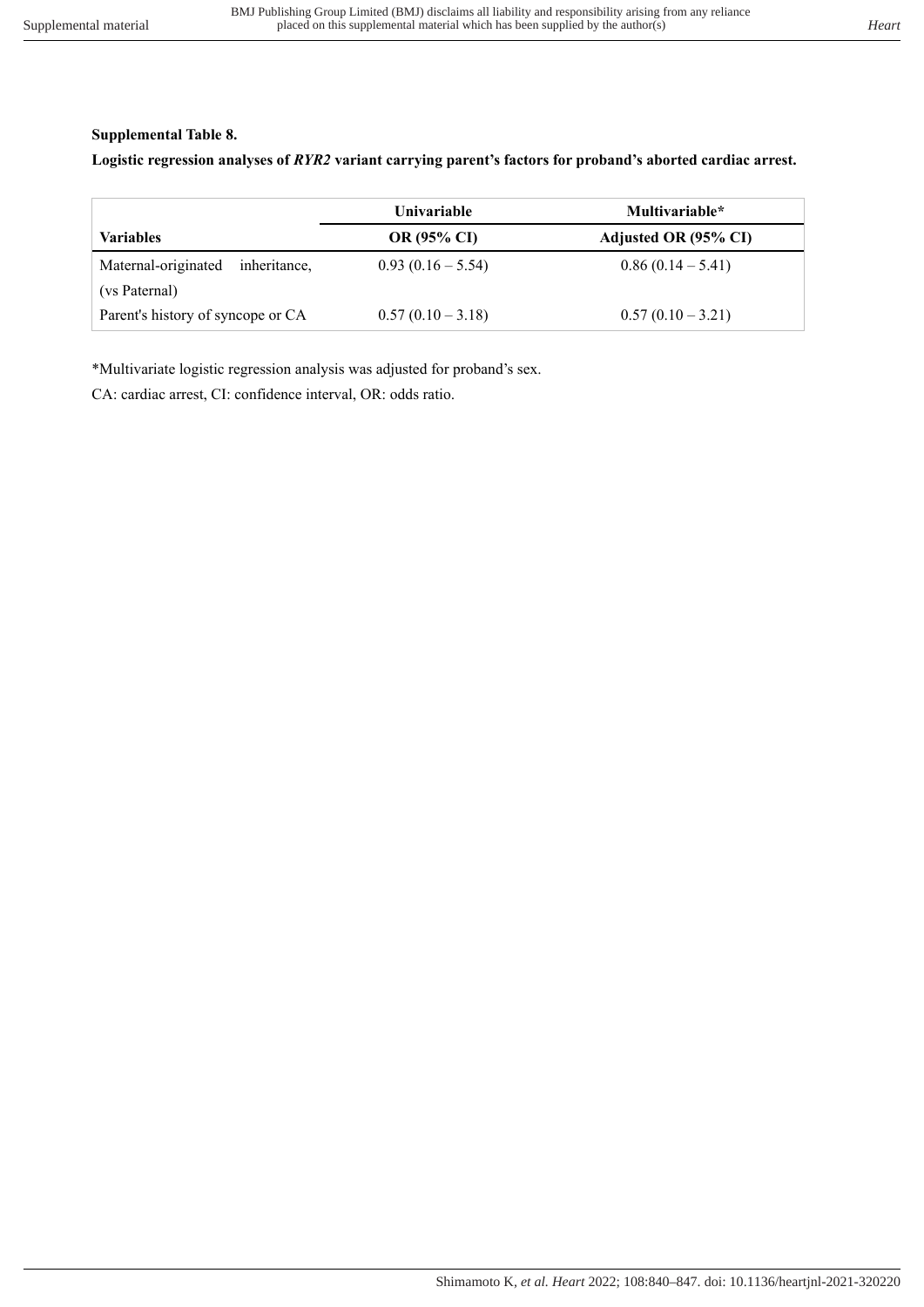# **Supplemental Table 9. Characteristics of the probands by inheritance origin.**

|                                       | Maternal-originated | Paternal-originated |                 |
|---------------------------------------|---------------------|---------------------|-----------------|
|                                       | inheritance         | inheritance         | <b>P-values</b> |
|                                       | $n = 17$            | $n = 7$             |                 |
| Male sex, $n$ $(\%)$                  | 9(52.9)             | 2(28.6)             | 0.39            |
| Age at first symptom, years           | $10.0$ [7.5, 12.5]  | $10.0$ [9.5, 13.0]  | 0.25            |
| Age at clinical diagnosis, years      | $12.0$ [11.0, 14.0] | 19.0 [12.5, 26.0]   | 0.067           |
| Syncope*, $n$ (%)                     | 13(76.5)            | 7(100)              | 0.28            |
| Syncope age, years                    | $9.0$ [7.0, 13.0]   | $12.0$ [10.0, 15.0] | 0.086           |
| $CA^*$ , n $(\%)$                     | 7(41.2)             | 3(42.9)             | 1.00            |
| CA age, years                         | $12.0$ [11.5, 13.5] | $11.0$ [10.0, 20.5] | 0.65            |
| Initial symptom: Syncope/ CA, $n$ (%) | $12/3$ (80.0/20.0)  | $6/1$ (85.7/14.3)   | 1.00            |
| Worst symptom: Syncope/ CA, $n$ (%)   | 8/7(53.3/46.7)      | $4/3$ (57.1/42.9)   | 1.00            |
| <b>ECG</b> parameters                 |                     |                     |                 |
| Heart rate, base per minutes          | 59 [56, 72]         | 53 [44, 67]         | 0.15            |
| QT, ms                                | 412 [392, 428]      | 409 [400, 461]      | 0.46            |
| QTc, ms                               | 416 [396, 446]      | 404 [392, 445]      | 0.78            |
| Bidirectional VT, $n$ (%)             | 3(17.6)             | 1(14.3)             | 1.00            |
| Bradycardia for age, n (%)            | 2(11.8)             | 2(28.6)             | 0.55            |
| Epilepsy, $n(\%)$                     | 1(5.9)              | 1(14.3)             | 0.51            |

Data are n (%) and median [interquartile range].

CA: cardiac arrest, VT: ventricular tachycardia.

\* All syncope and CA events before clinical diagnosis have counted on the list and some probands have both events.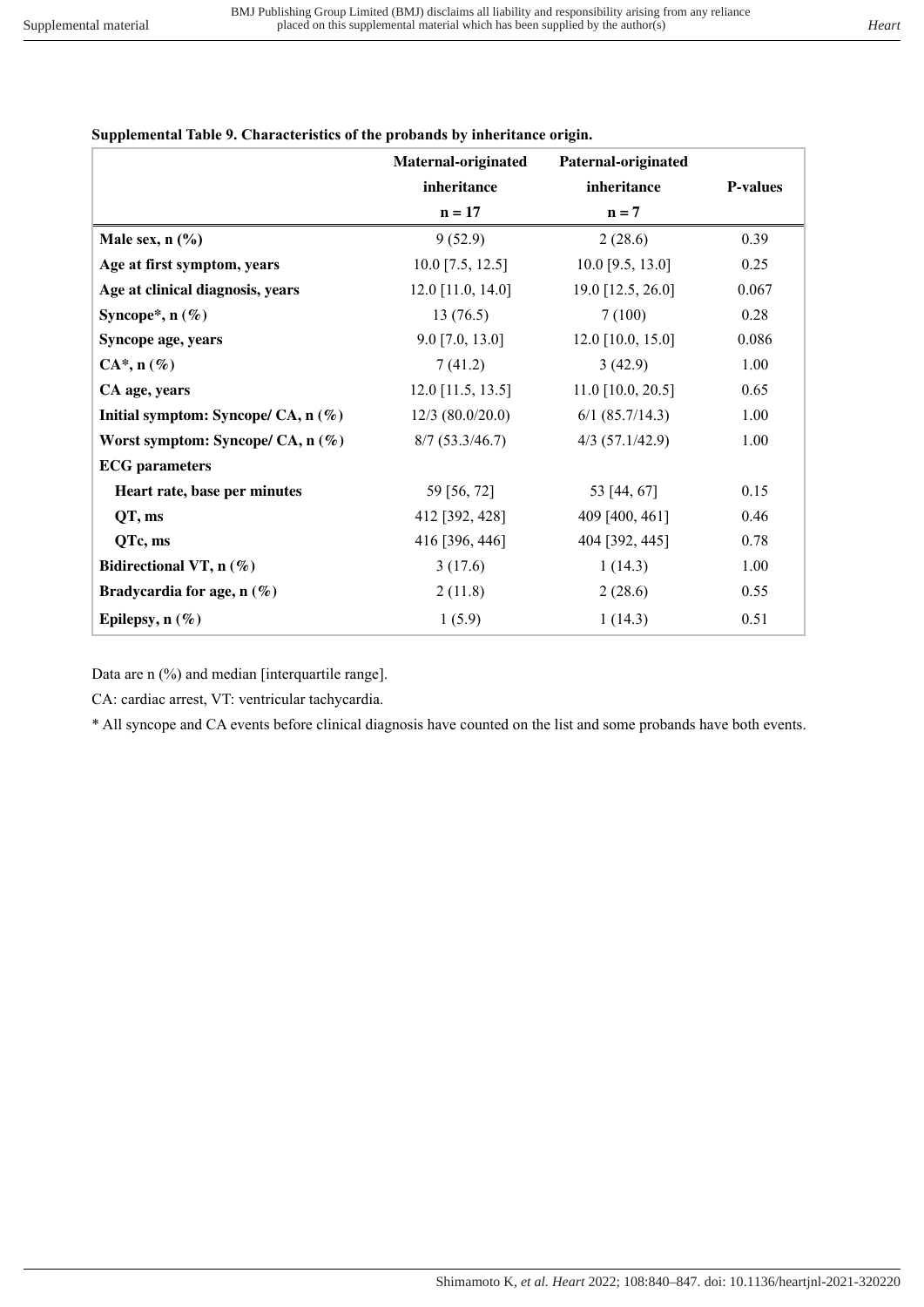|                                  | C-terminus domain | N-terminus domain   |                 |
|----------------------------------|-------------------|---------------------|-----------------|
|                                  | $n = 36$          | $n = 24$            | <b>P-values</b> |
| De novo/ Familial cases, $n$ (%) | $33/3$ (91.7/8.3) | $10/14$ (41.7/58.3) | < 0.001         |
| Age at first symptom, years      | $7.0$ [5.0, 9.0]  | $9.0$ [6.0, 11.5]   | 0.11            |
| Syncope*, $n$ (%)                | 28 (77.8)         | 18(75.0)            | 1.00            |
| Syncope age, years               | $7.0$ [5.8, 9.0]  | $9.0$ [6.3, 13.0]   | 0.12            |
| $CA^*, n(\%)$                    | 13(36.1)          | 15(62.5)            | 0.065           |
| CA age, years                    | $9.0$ [5.0, 14.0] | $10.0$ [7.0, 12.0]  | 0.82            |

#### **Supplemental Table 10. Characteristics of the probands by variant's domain.**

Data are n (%) and median [interquartile range].

CA: cardiac arrest.

\* All syncope and CA events before clinical diagnosis have counted on the list and some probands have both events.